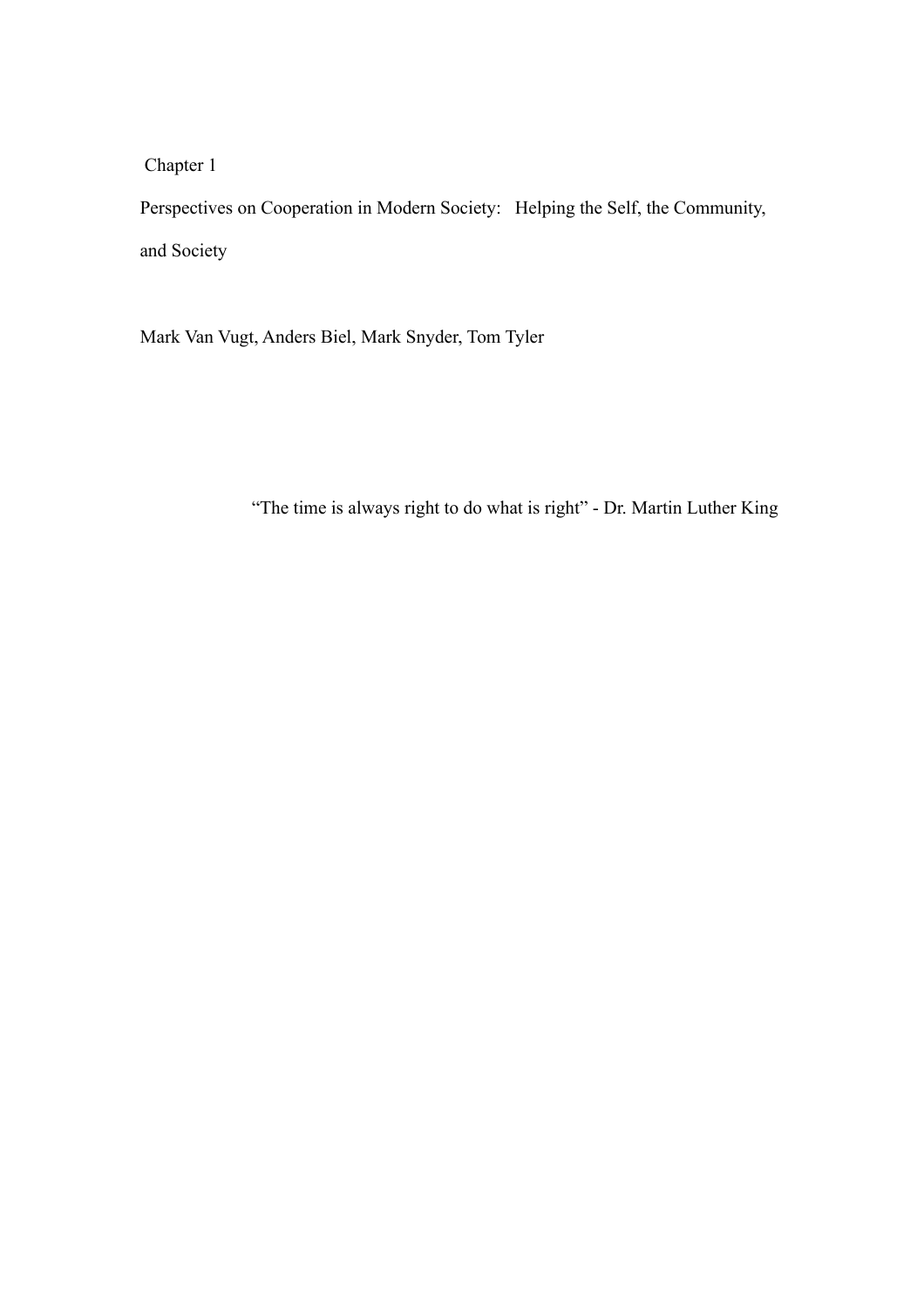#### **Introduction**

The development of modern society is not a story about war, conflict, and chaos. It is not about how individuals, groups, and countries fought endlessly with each other for the ownership of natural resources, material and immaterial goods. True, societies every now and then face problems that evoke strong tensions between citizens, classes and populations. For example, the past century has seen the threat of world-wide major financial crises (e.g., the 1929 Great Depression), natural resource crises (e.g., the 1974 international oil crisis), intense labor disputes in industries (e.g., the 1980s strikes in the UK), and life-threatening epidemics (e.g., HIV/AIDS in the 1980s and 90s). There is no denying the fact that these incidents have all caused (and still are causing) major pains and troubles to society. What seems so remarkable, however, is the ability of modern society to overcome these issues through the continuous efforts of men and women at every level of society. If anything, the story of modern society is about large numbers of citizens cooperating with each other, trying to do something good for the welfare of their community and the broader society of which they are part.

Let us look at some numbers. According to a recent survey, over 93 million adults in the United States participate annually in volunteer activities, from providing companionship to the elderly and terminally ill to offering counseling and tutoring the illiterate (Snyder & Omoto, Chapter 7). In Sweden the majority of citizens wants their national government to increase the expenditure for health care, elderly support, and unemployment policies to help the disadvantaged groups in society (Rothstein, Chapter 12). Contrary to popular belief, international studies show that the rate of tax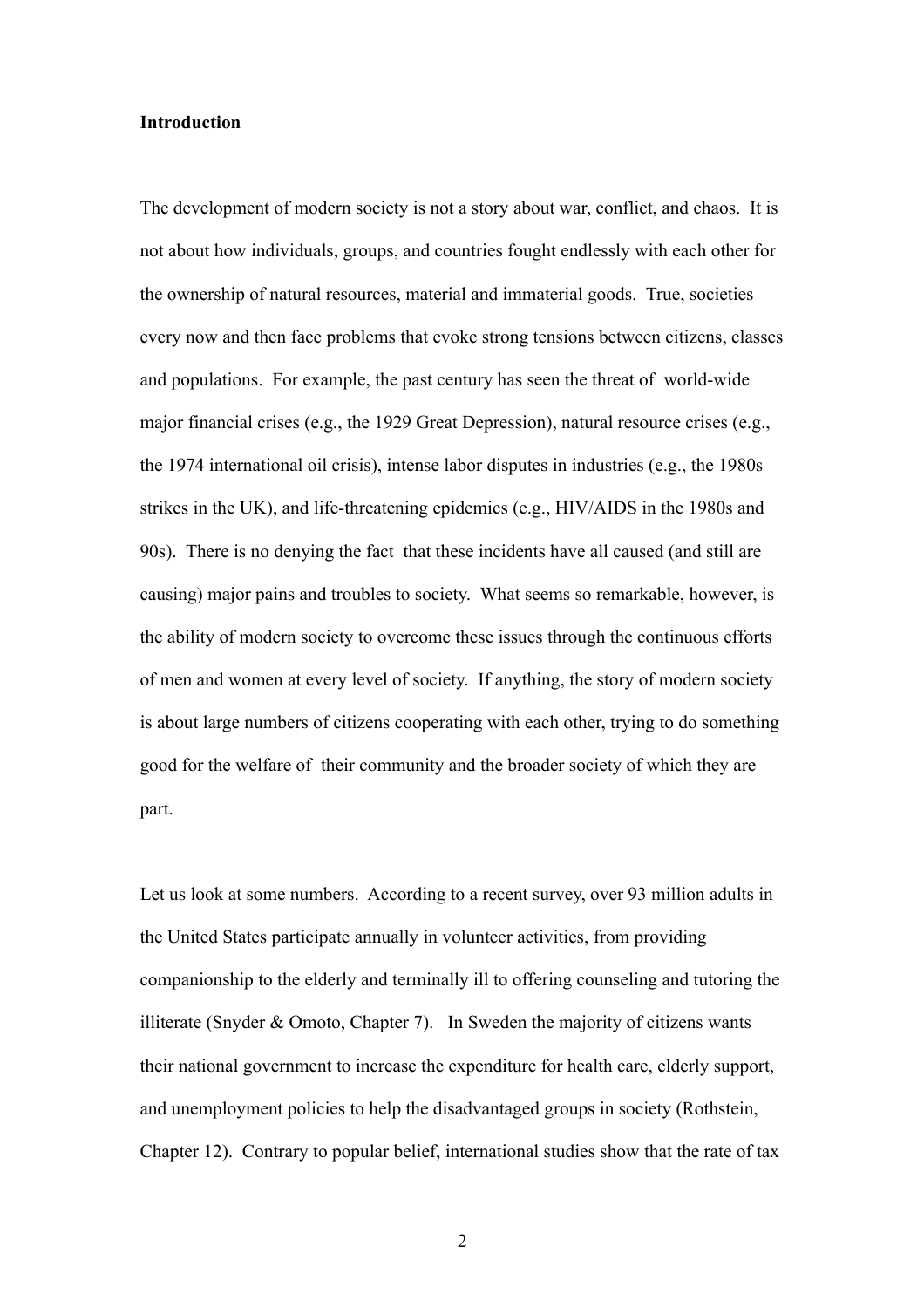evasion in Western Europe is negligible (Elffers, Chapter 10). In spite of the low detection rates of evaders and a tax declaration procedure based on self-assessment, the vast majority of citizens in European countries do want to pay for the maintenance of vital public goods, such as hospitals, schools, and libraries. In the Netherlands, the number of people commuting daily to work by bike, foot, public transport or by sharing a car with others currently nearly equals the number of people taking their car alone, thereby minimizing the costs for the environment (Van Lange, Van Vugt, & De Cremer, Chapter 3). Finally, across the world, communities have found ways to distribute scarce commodities such as water resources among its members through ingenious networks of cooperation and coordination (Biel, Chapter 2; Schlager, Chapter 6).

We have not chosen these examples at random. To the contrary, these examples illustrate the broad array of collective problems in contemporary society that we will discuss in this book. Each of these problems shows the great capacity of individuals to organize themselves, individually and collectively, across different levels of society, to help out in solving problems their communities are facing. These problems, as we will show later, can be classified into two subcategories, (i) common resource problems (saving the environment, energy and water conservation), and (ii) common good problems (financing public services, donating time and money). The first set of problems require citizens' cooperation in the form of restraint to preserve scarce natural resources. The second set of problems require people's help in the form of contributions to create communal goods, such as national health care or labor unions.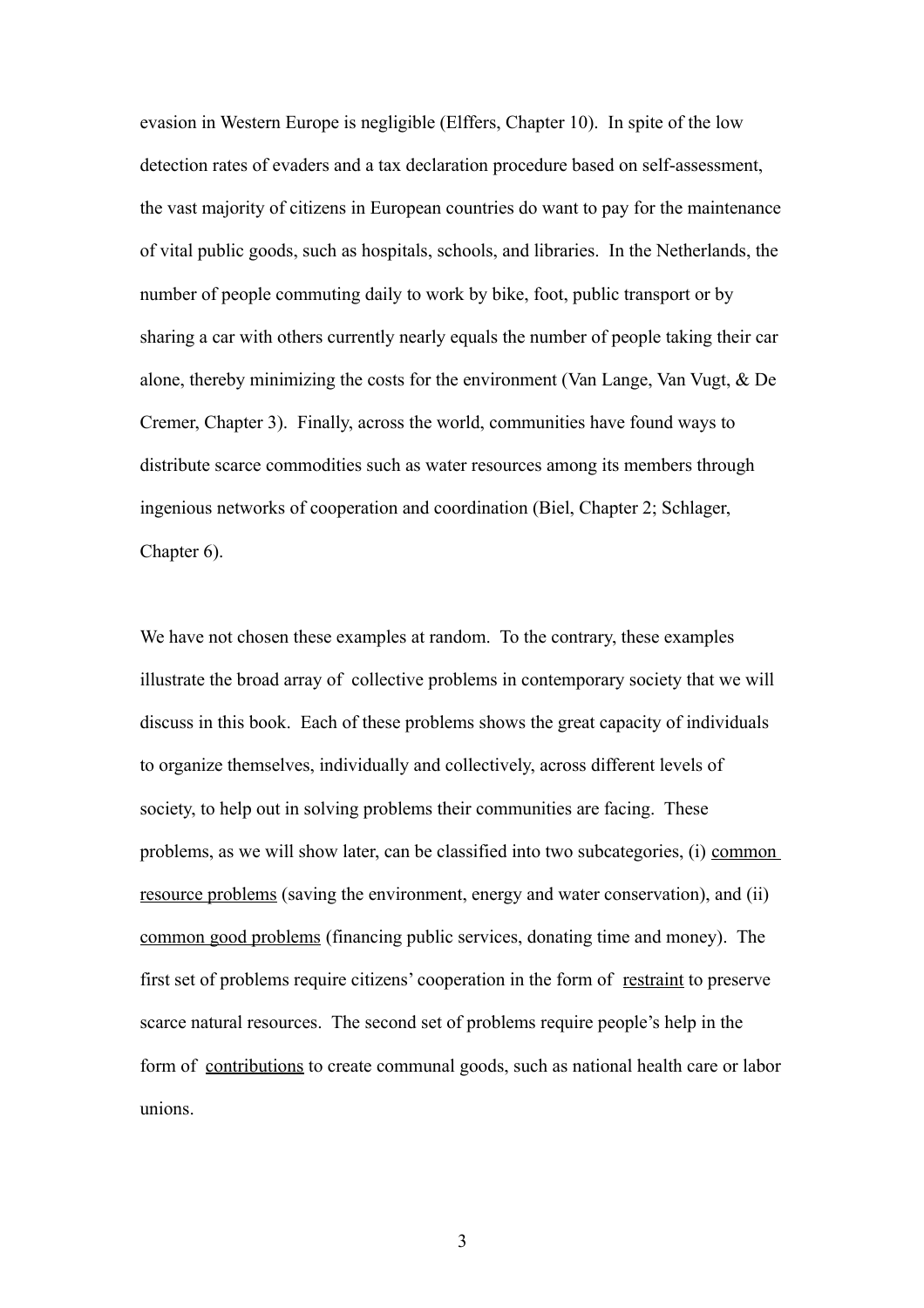Why do people cooperate to promote a better society, and what are the different forms that their cooperation takes? What are the main reasons for individuals to engage in cooperation, and how can this kind of helping be promoted and sustained. This book addresses these important issues by bringing together a collection of contributions from internationally acclaimed researchers working in various social science disciplines. In the forthcoming chapters, they will draw on their research programs to offer new insights into the dilemmas and solutions involving cooperation in modern society. These contributions will reveal that cooperation is much more widespread in Western societies than commonly thought. They will hopefully correct the idea of people as being largely incapable of solving large-scale social problems, a notion dating as far back as Aristotle: "That which is common to the greatest number has the least care bestowed upon it. Everyone thinks chiefly of his own, hardly at all at the common interest." (quoted in Jowett, 1943, p. 83; cited in Edney, 1980). This book will convey a more optimistic picture of humanity and its ability to solve social problems, based on recent developments in research and theories about cooperation. Before presenting the book outline and an overview of the chapters, we will first try to define cooperation, and discuss the dilemmas and challenges it poses to modern society.

## **Defining Cooperation**

Cooperation is a special form of helping, which can be distinguished from other forms of helping in several important ways (Schroeder, Penner, Dovidio, & Piliavin, 1995). First, cooperation generally involves more than just two actors. Through their collective efforts individuals can help the groups to which they belong to, their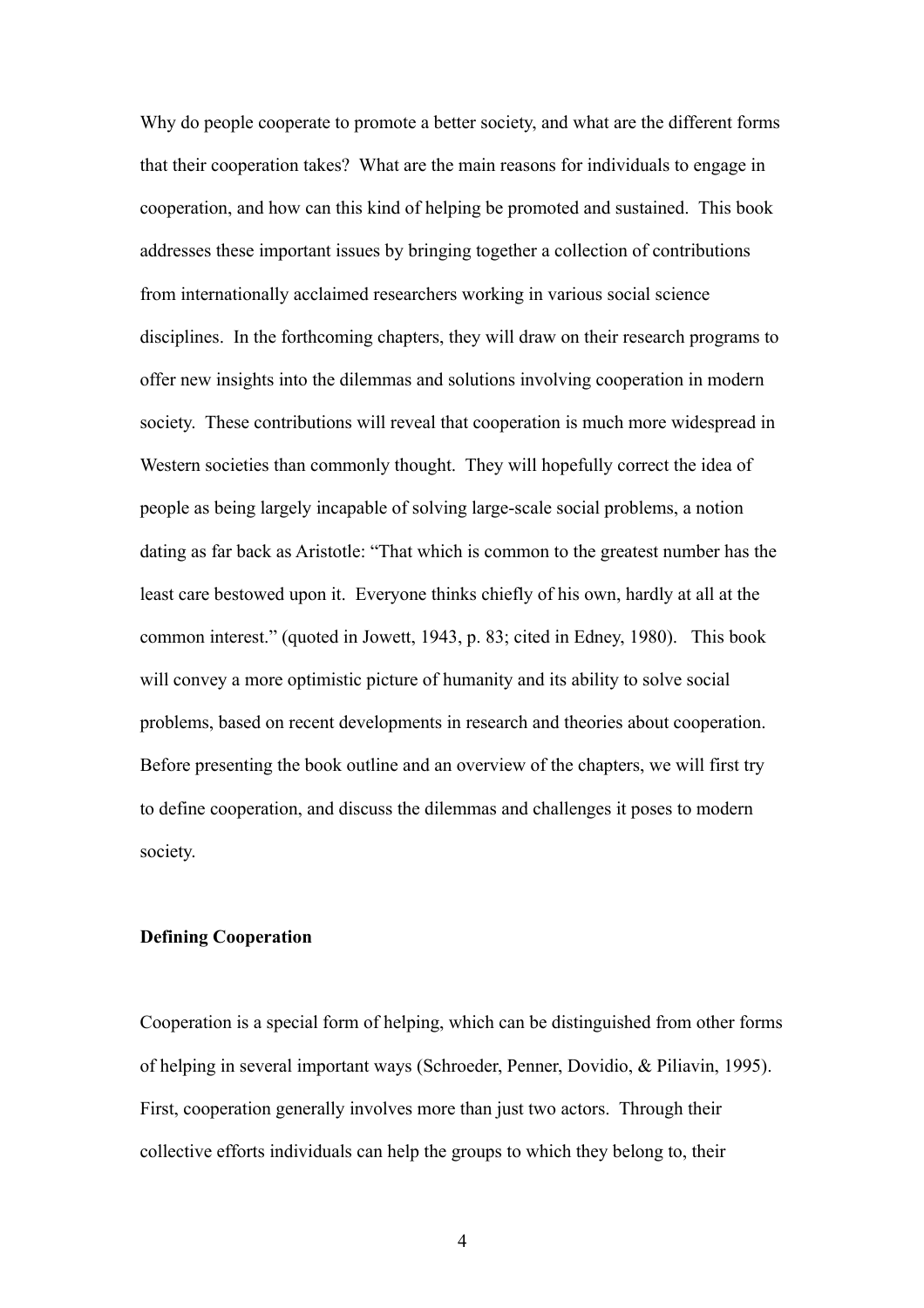community, or they can help society as a whole. There are particular instances where cooperation does takes the form of one-to-one helping, such as when people volunteer to provide companionship to a terminally ill person, but even these forms of helping often occur in the context of larger organizations formed to recruit, train, and place volunteers in service to those in need (Snyder & Omoto, Chapter 7). Moreover, a key, and defining, feature of cooperation as a form of helping is that cooperation is primarily designed to alleviate a structural problem in society (e.g., insufficient care for the sick) rather than an incidental problem (helping a friend who suffers from a broken leg). Another characteristic feature of cooperation is that it implies a common interdependence between the people who are offering and receiving help (Komorita  $\&$ Parks, 1994). Unlike the giver-recipient relationship in a one-to-one helping situation, in a cooperative relation people's efforts not only aid others, but also, to some extent, themselves. This feature of cooperation is perhaps best illustrated by looking at a water shortage, where people by restraining their water consumption to prevent resource depletion help both their community as well as themselves (Van Vugt & Samuelson, 1999). This difference implies an important shift in thinking about the motives for cooperation, from explaining it in terms of pure altruism to a mixture between altruistic and selfish motives (Batson, 1991). Yet another key feature of cooperation is that is a sustained and ongoing effort to tackle a problem rather than a one-shot spontaneous helping incident (Omoto & Snyder, 1995). This distinguishes cooperation from the traditional bystander intervention type of problems (helping in an emergency; Latané & Darley, 1970). Finally, whereas interpersonal helping usually involves offering direct assistance to somebody in need, cooperation can be achieved either directly (e.g., doing volunteer work and directly giving one's time, effort, and skills to helping those in need) or indirectly (e.g., donating money to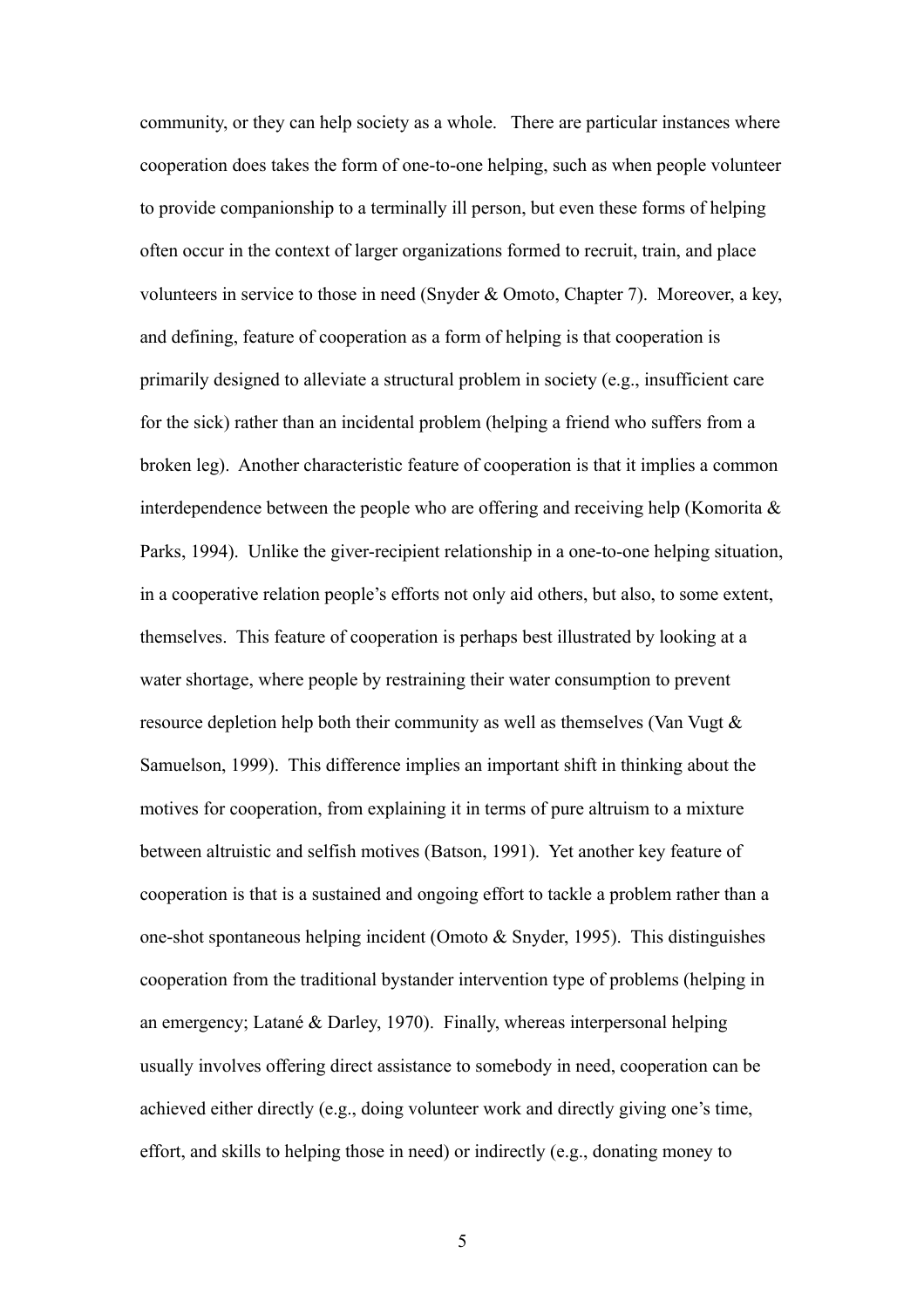charities that then use the money thus collected to provide assistance and services to the needy). Thus, to summarize these defining features of cooperation as a special form of helping, it would appear that cooperation is a type of helping that can be distinguished from other forms of helping in (i) the number of people who profit, (ii) the common interdependence, (iii) the duration of help, and (iv) the nature of the helping act. This characterization is very much in line with taxonomies of helping situations provided by other theorists (Batson, 1998; Pearce and Amato, 1980; Schroeder et al., 1995).

The features that set cooperation apart from many, if not most, other forms of helping can and do make it quite difficult to approach cooperation from many of the perspectives offered in the traditional interpersonal helping literature (e.g., social exchange and equity theories, Adams, 1965; Homans, 1961; Kelley & Thibaut, 1978; bystander intervention theory, Latané & Darley, 1968; empathy-altruism theory, Batson, 1991). Concerns about reciprocity or empathy play less of a role when people decide to help out their communities in a crisis situation than when they want to help a particular individual in need. What other models, then, could account for the emergence of cooperation in society? The dominant theoretical perspective in social scientific treatments of cooperation is derived from the literatures on social dilemmas and collective action. We will discuss these literatures subsequently, and we will show that these perspectives can only partially explain the emergence of cooperation in society.

## **The Social Dilemma of Cooperation**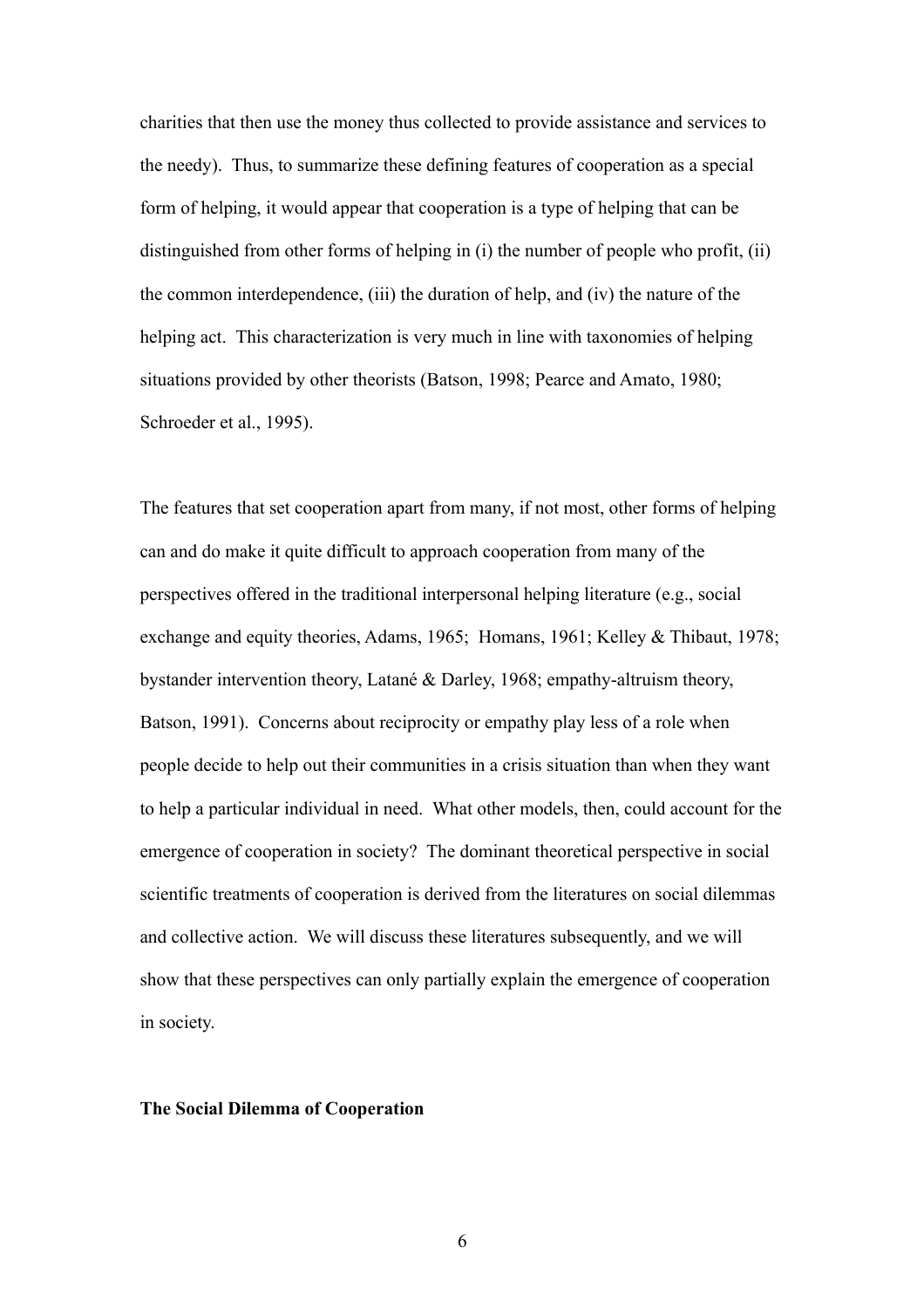Social dilemmas are situations that contain a conflict of interests between the private interests of individuals and the broader public interest of society at large. A formal definition of a social dilemma is given by Dawes (1980) who distinguishes two fundamental properties. Social dilemmas are situations in which (i) each individual receives a higher personal outcome for a socially defecting or a non-cooperative choice no matter what other people in society do. However, (ii) all individuals in society are better off if all, or most, people choose to cooperate than if all or most choose not to cooperate. This description of a social dilemma is probably familiar to those readers who are acquainted with the prisoner's dilemma game model (Luce & Raiffa, 1957). But, rather than a dyadic conflict between two prisoners, the problems of interest to us in this book, and to the researchers who have contributed to it, are global and involve many more actors.

## Examples of social dilemmas

Numerous collective problems in modern society can be recognized as social dilemmas, a point that has been persuasively argued in many articles, chapters, and books on social dilemmas (e.g., Dawes, 1980; Foddy, Schneider, Smithson, & Hogg, 1999; Komorita & Parks, 1994; Liebrand, Messick, & Wilke, 1992; Messick & Brewer, 1983; Schroeder, 1995). For example, in a water shortage, it is convenient for households to use as much water (for personal hygiene, to water the garden) as they can rather than show any restraint at all (and hope that other households will show enough restraint to obviate the need for mandatory restrictions on water usage). However, if too few households in an area reduce their water demands, the water shortage might worsen, leaving everyone in a worse situation than had all exercised some restraint (Tyler, Chapter 4; Van Vugt & Samuelson, 1999). Also, it is personally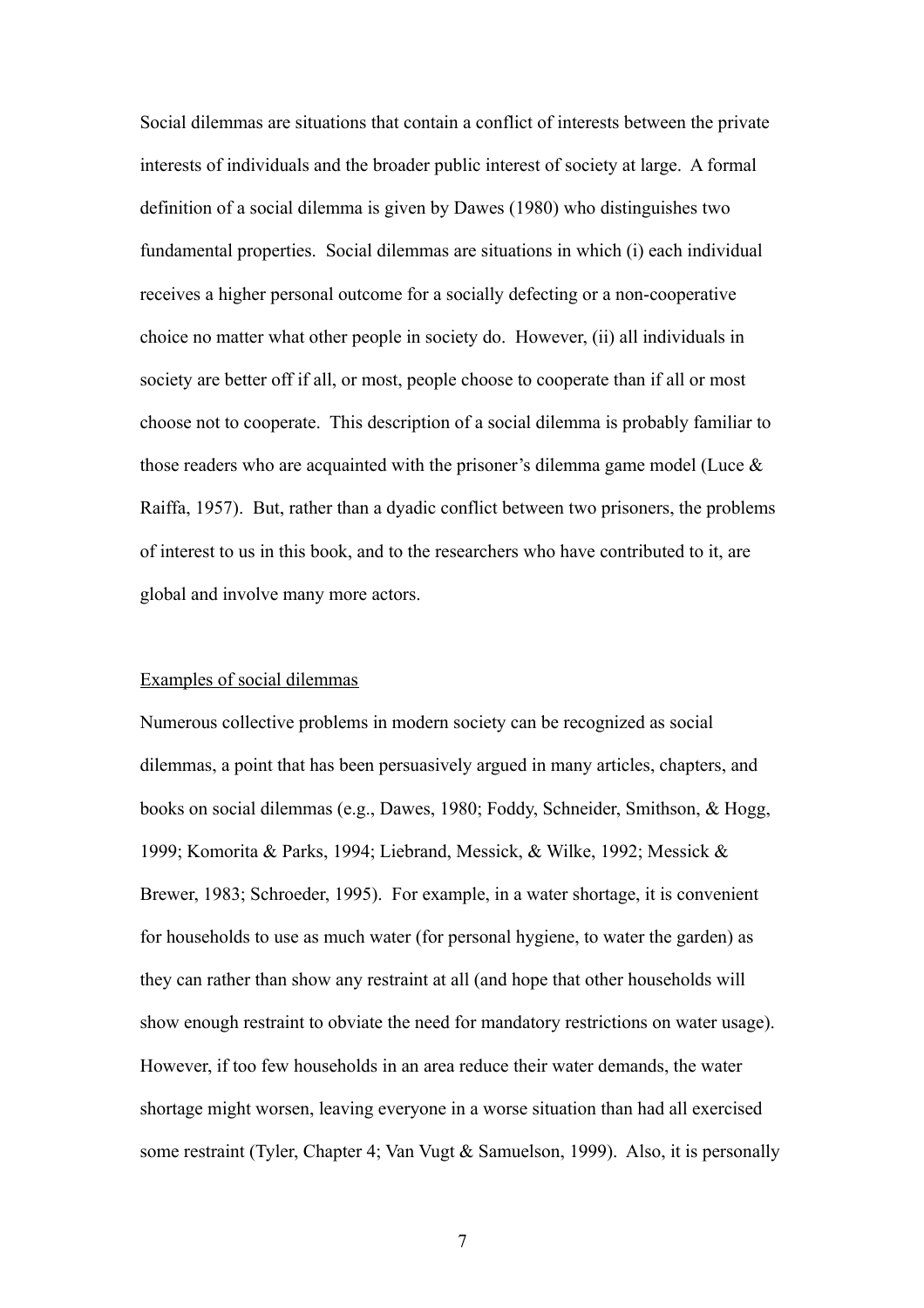attractive for citizens not to pay any income taxes at all, or at least to minimize the amount of taxes that they pay. However, if many people in a society evade taxes (which is currently believed to be the case in some Eastern European countries) there will not be sufficient funding to provide essential goods such as free education, health care, and protection. The net result is therefore that all individuals in society will be worse off than had all paid their full share of income taxes (Elffers, Chapter 10). Similarly, the choice between public and private transport shares the properties of a social dilemma (Van Lange, Van Vugt, & De Cremer, Chapter 3). For most commuters it is personally attractive to travel to work conveniently in their own cars rather than to take the train or bus or other forms of public transit. However, if most people in an area decide to travel to work by car this will create massive problems in terms of traffic congestion and environmental pollution, which will be harmful to all in the community. Again, the net result is that people in a local area are all worse off if most travel by car rather than take a more sustainable transport mode.

## The Present Book

Many other examples of social dilemmas will be discussed in this book, including dilemmas involving overfishing, water irrigation, volunteer service, social movements, the provision of collective health and child care, and dilemmas in work organizations. The breadth and diversity of social dilemmas and forms of cooperation discussed in this book makes it unique both in focus and approach, compared to other review books on social dilemmas (Foddy et al., 1999; Komorita & Parks, 1994; Liebrand, Messick, & Wilke, 1992; Schroeder, 1995; Schulz, Albers & Mueller, 1994). Compared with traditional treatments, this book takes the social dilemma literature a step further by analyzing social dilemmas as-they-occur-in-the-field rather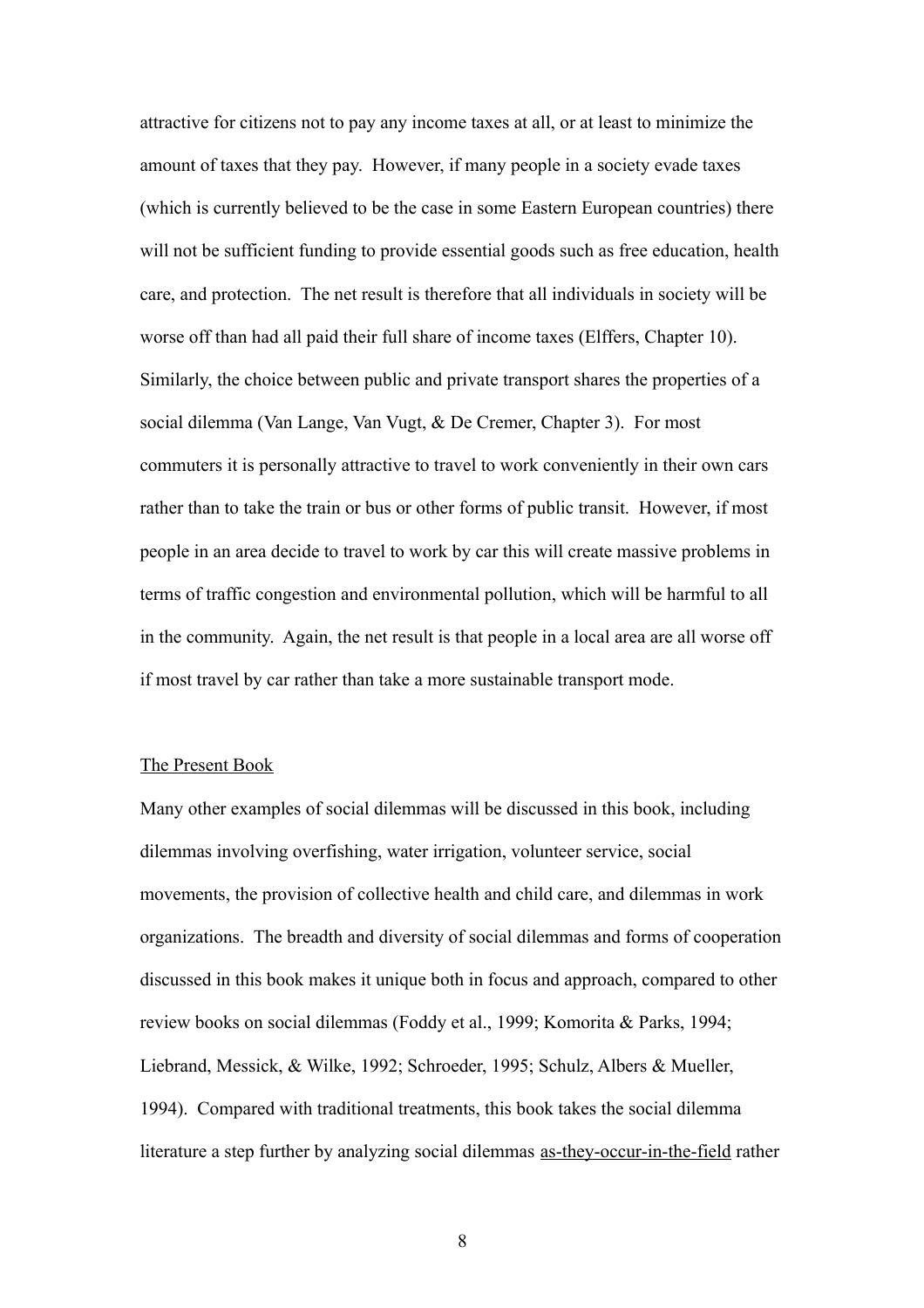than by simulating them in lab situations (as earlier books have done). Moreover, an additional distinguishing feature of this book is that it adopts a truly multidisciplinary perspective on these problems, combining the insights from the literatures in psychology, economics, political science, sociology, and environmental science.

#### **Classic Perspectives on Social Dilemmas**

Many of the massive problems confronting our modern society are almost impossible to solve, at least if one assumes that individuals act upon their immediate self-interest (this is often referred to as the "rational" choice). Why indeed would rational citizens pay taxes if they realize that their contribution of a few extra dollars per year does not make much of a difference in the maintenance of hospitals and libraries? Why would anyone leave their car at home knowing that the pollution their car use causes is negligible? Inherent to these examples are two characteristics that, according to the social dilemma literature, prevent any "easy" solutions to these problems (Messick & Brewer, 1983; Platt, 1973). One is the social dimension of the problem, that is, the problem is being caused by large numbers of people and therefore requires the cooperation of many for it to be solved. The other is a temporal dimension. Whereas the positive effects of a selfish act are immediately available – one has more money to spend by not paying taxes – the negative effects of a selfish act are dispersed in time -- the national health care system will not immediately cease to exist if one underpays his or her taxes this year. These features make the set of problems that we are considering in this book very difficult to solve. That, at least, is the conclusion of two seminal scientific works that have inspired modern thinking about social dilemmas.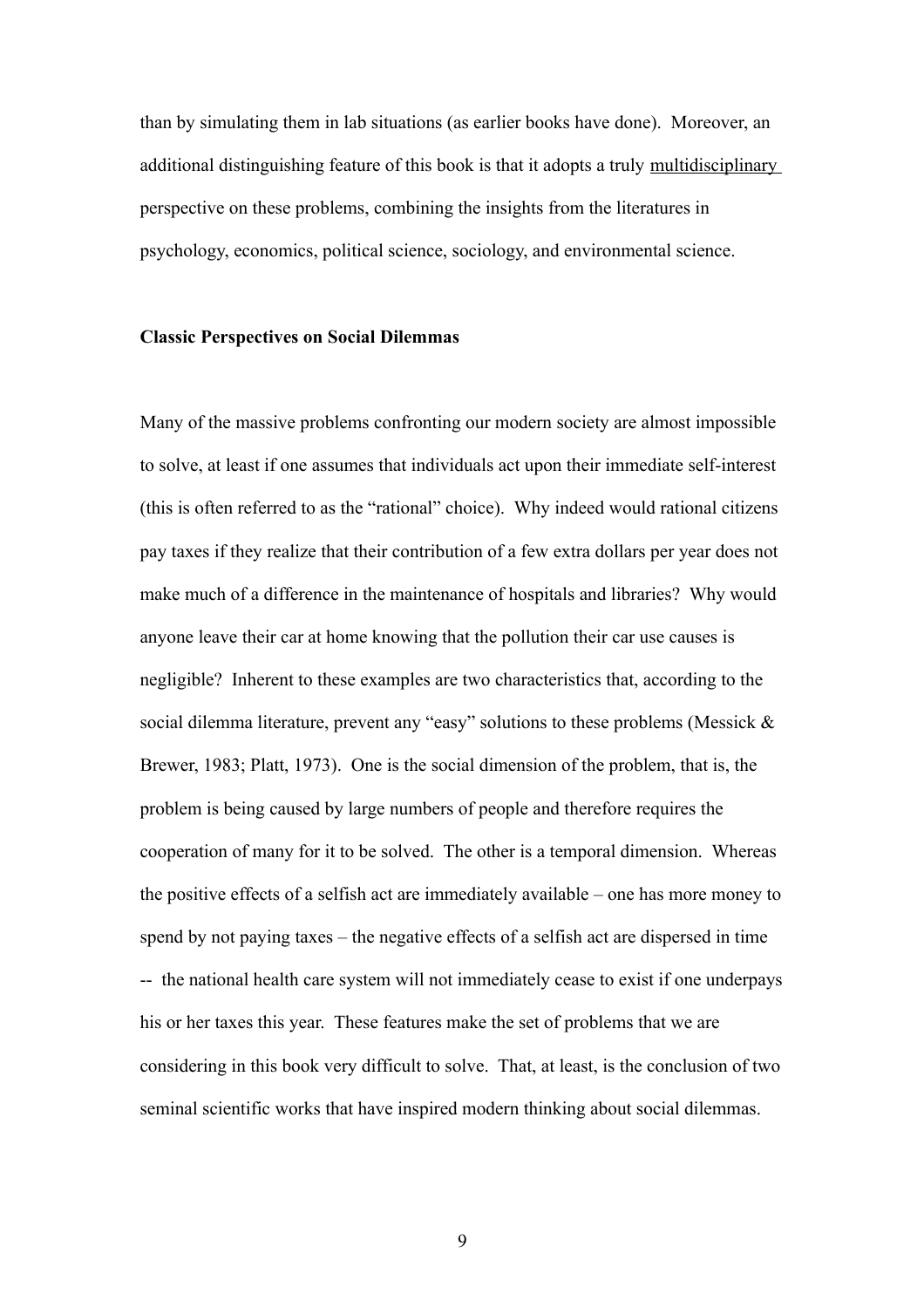They represent the two classes of problems that are central to this book -- common good problems and common resource problems.

# The Logic of Collective Action

The first work is a book written in 1965 by the economist, Mancur Olson, with the title "The Logic of Collective Action." In this book, Olson challenges the notion that individual and group interests always coincide and argues instead that individuals will not contribute to achieve a common good for the group if they can avoid it. They would rather not make any personal costs themselves to achieve the good, and prefer them to be carried by other group members. This is the principle of "free-riding" which is of crucial importance in understanding collective action problems. In his work, Olson uses the example of labor unions to illustrate this idea. Employees may be greatly in favor of having a union to represent them in negotiations over wages and working conditions with employers. However, they have no interest individually in paying the costs of union representation and would rather "free ride" and let others pay for this service. As each employee will have the same preference, free-riding will be widespread and union activities could cease to exist, leading to a situation which is worse for all employees. This is the collective action problem, which is functionally equivalent to the social dilemma that was defined earlier. This dilemma can only be overcome, according to Olson, if free-riding is prevented, for example, by making union membership compulsory or providing selective incentives for members versus non-members. In his own words "it is certain that a collective good will not be provided unless there is coercion or some outside inducements" (p.44).

The Tragedy of the Commons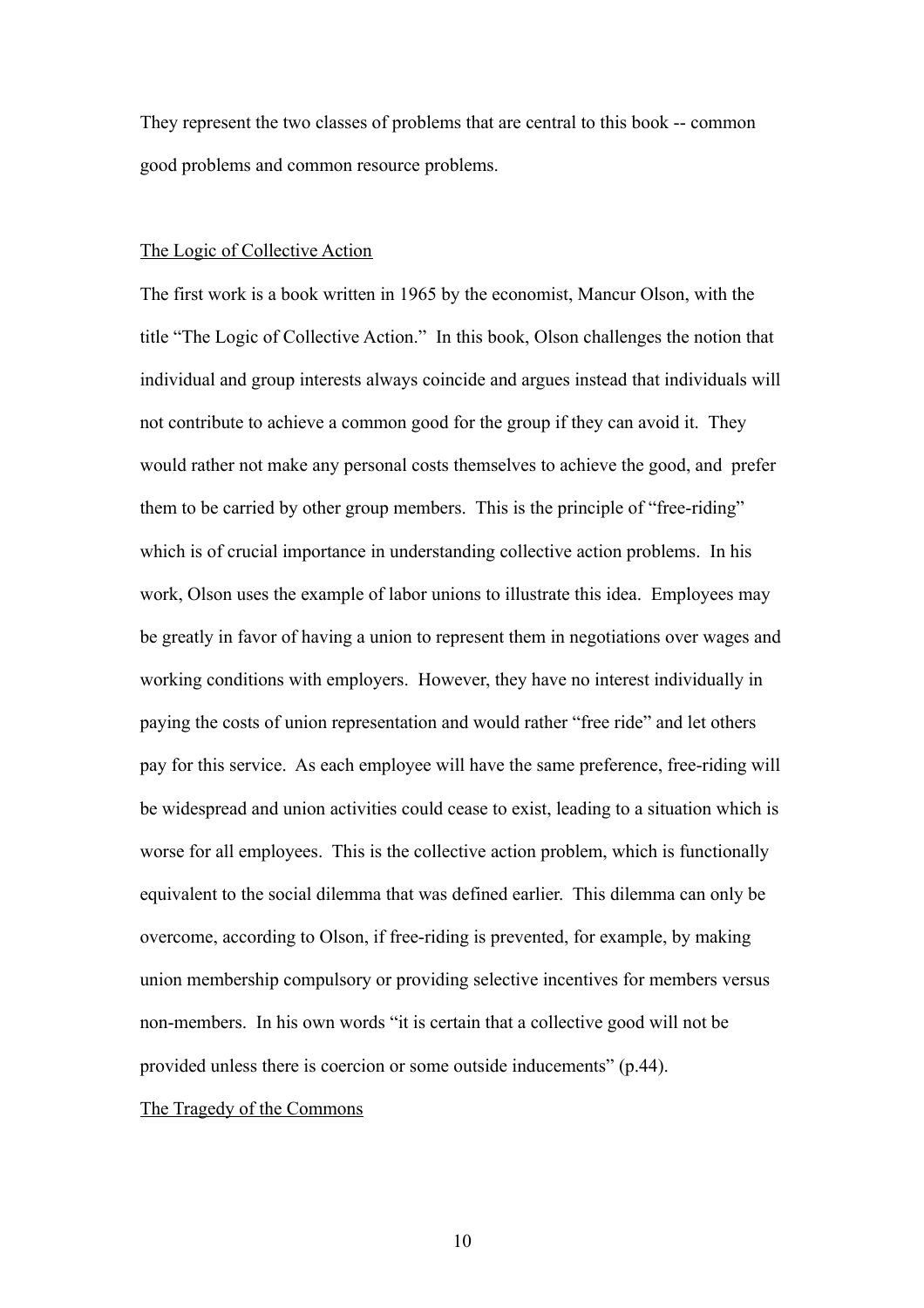The second important work to evoke interest in social dilemmas was a Science article by Garrett Hardin (1968) entitled "the Tragedy of the Commons." This title refers to a parable he used to describe a class of problems for which no technical solution is possible. According to the story, a number of herdsmen share a common pasturage (the commons) where they can graze their cattle. The tragedy starts when an individual herdsman realizes that by increasing his stock by just one animal, he can provide his family with more meat. Because the costs of this action are shared by all herdsmen, the consequences will be futile, so he argues. However, at some point in time, all herdsmen decide to increase the size of their herds, and suddenly the commons is overcrowded leading to overgrazing, erosion of the pasture, and ultimately to the loss of the commons as a resource for the whole community of herdsmen. This end is inevitable according to Hardin (p.1244): "Each man is locked into a system that compels him to increase his herd without limit – in a world that is limited. Ruin is the destination toward which all men rush, each pursuing his own bets interest in society that believes in the freedom of the commons. Freedom in a commons brings ruin to all." In his article, he uses this metaphor to describe the collective problems of modern society, in particular with regard to overpopulation and environmental pollution. According to Hardin, there is no other option for society than to solve these problems "through coercion, mutually agreed upon." In practice, this solution implies that authorities must be established and rules must be enforced to limit people's freedom in the commons.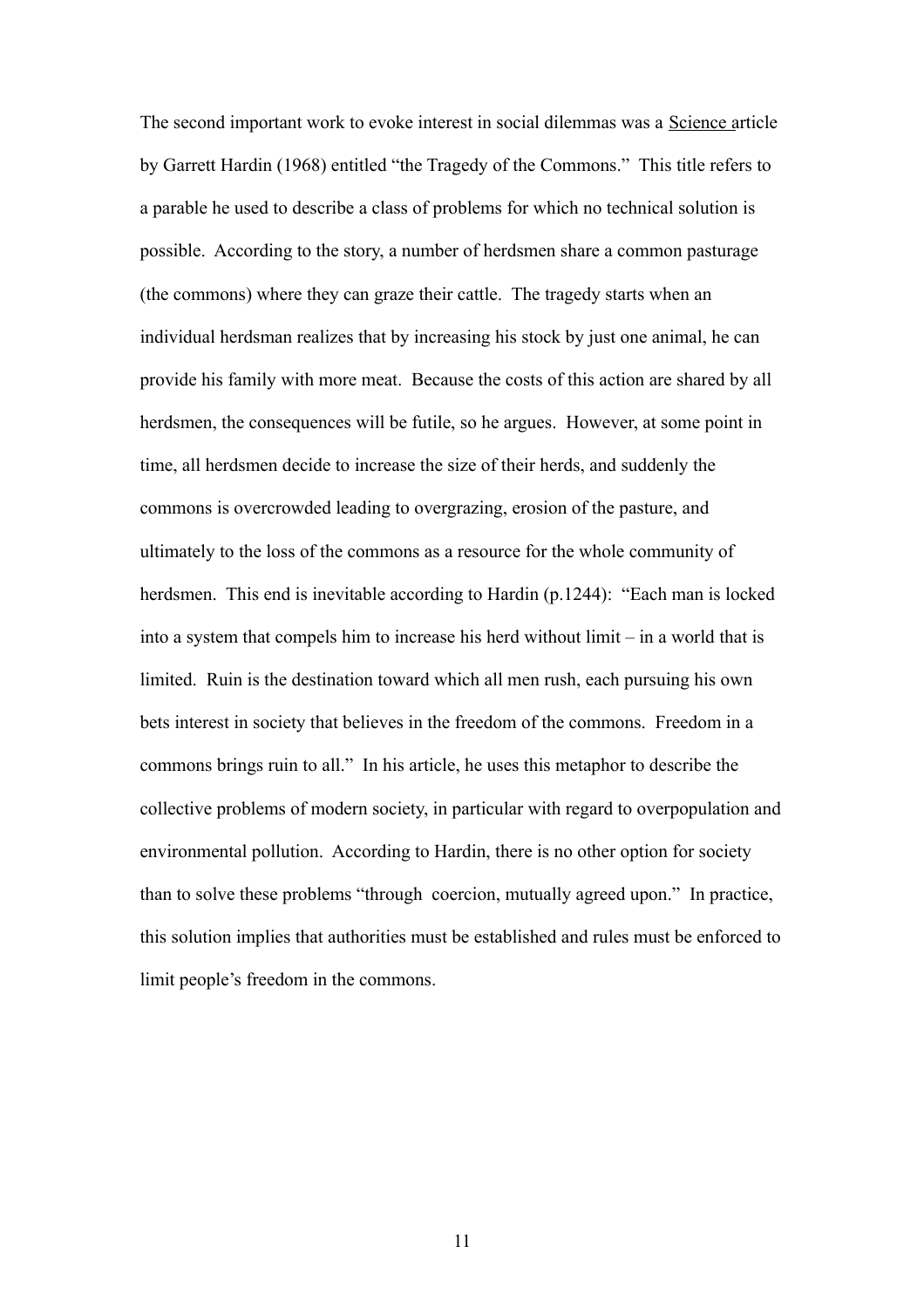#### **Accounting for the Emergence of Cooperation in Society**

Olson's and Hardin's analyses provide powerful insights into the dynamics underlying many of the collective issues and challenges that modern society is facing, including resource depletion, overpopulation, and tax evasion. They have inspired an enormous research literature on social dilemmas/collective action problems in all the social science disciplines, including economics, political science, sociology, and psychology. The assumption of a conflict between the narrow private interests of citizens and the broader public interest makes a lot of intuitive sense. But does it tell the whole story? The stories that are told present a rather gloomy picture of humanity and of people's ability to solve collective problems. It seems that people are basically self-centered and do not voluntarily help out their social group or community unless they are forced to through coercion and punishment. This pessimistic view goes at least as far back as the works of the  $17<sup>th</sup>$  century philosopher Thomas Hobbes, who considered a totalitarian state the only viable solution to the problems of society (Hobbes, 1651/1939).

But, how can we reconcile this Hobbesian perspective on cooperation with the examples provided earlier in the introduction, from which it appears that, in fact, many people in our society today do offer help to others and to society by doing volunteer work, by saving water, by using sustainable forms of transport, and by supporting health care programs for the poor? Moreover, how can we reconcile them with the results of numerous experimental studies revealing that individuals can and do cooperate to save resources and to create public goods (for overviews, see Foddy et al., 1999; Komorita & Parks, 1994; Liebrand, Messick, & Wilke, 1992)? The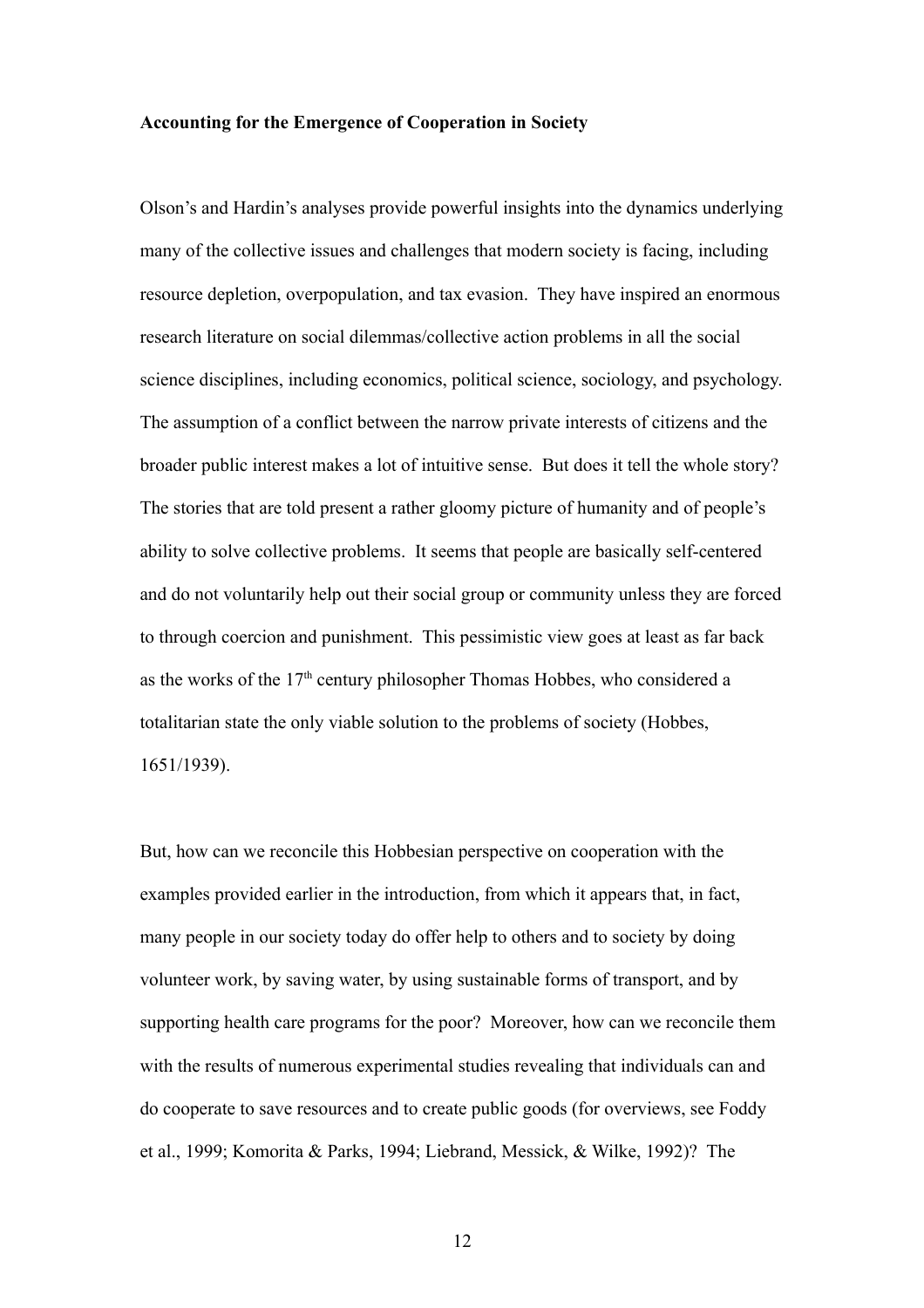points of view that we put forward in this book involve a fundamental shift in thinking about the motives underlying cooperation. Why people cooperate for the benefit of the collective is not simply determined by a calculation between the immediate costs and benefits of cooperation. It is also influenced by a variety of different norms and values that people bring into these dilemma situations.

## Classification of Forms of Cooperation

To understand what these considerations are, however, we should first try to make a distinction between different forms of cooperation that people can engage in for the benefit of society. They can be categorized in terms of the nature of the problem involved as well as the level of the activity needed to solve it. A comparison of the two stories above shows, first, that cooperation can be directed either towards the preservation of scarce resources (as in the common resource problems, as exemplified by Hardin's tragedy of the commons), or to the creation of public goods (as in the common good problems, as exemplified by Olson's characterization of union membership). These two classes of problems require different kinds of behavior from citizens if the problems are to be solved. What is required from people to solve the problems of scarce common resources is restraint. In solving common good problems, however, what is required of people is that they take action in the form of donating their money or their time to establish a collective good. The difference between these classes of problems has been well-documented in the social dilemma literature (Messick & Brewer, 1983; Komorita & Parks, 1994), but it is not entirely clear what the psychological differences are between the two behaviors and how that influences the potential for solutions.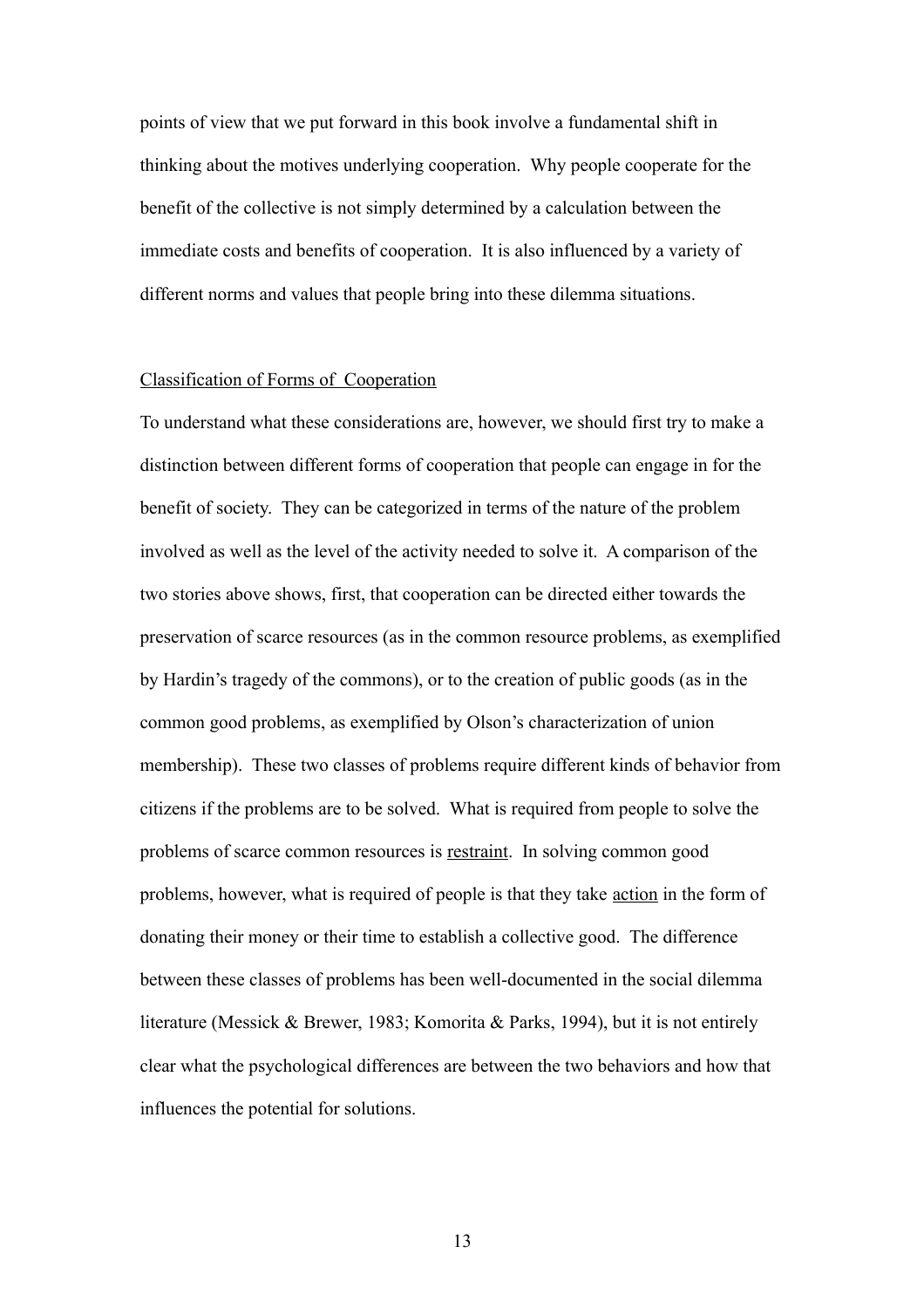A second distinction that should be made is between cooperation that results from individual efforts of citizens or from the collective efforts of groups of citizens. For example, in a water shortage people can decide to voluntarily restrain their use or they can support and empower authorities to deal with the resource crisis. Similarly, in a common good crisis, people can decide to help out by making a voluntary contribution (a financial donation) or they can help set up authority structures to enforce contributions from people (in the form of tax regulations). These forms of restraint and of action can be regarded as distinct forms of cooperation, an individual and a collective one. Moreover, individual efforts can at times occur in collective contexts, as when organizations are formed to provide volunteer services; in such cases, the actions of individual volunteers constitute individual efforts, but the aggregated efforts of the volunteer service organization represents a collective effort. This distinction between individual and collective effort parallels the differentiation made in the psychological literature between individual versus structural solutions (Messick & Brewer, 1983), the latter of which may be more effective but also more difficult to implement.

These different categories of cooperation can be depicted in a 2x2 matrix, defined by the cross-classification of problems of restraint versus action and individual versus collective efforts, as illustrated in Table 1. This classification provides the logic behind the division of labor among the chapters in this book, whereby we will move from problems with an emphasis on individual restraint (e.g., use of sustainable transport) and collective restraint (e.g., design of water regulating authorities) to matters of individual action (e.g., volunteer work) and collective action (e.g., maintenance of the welfare state).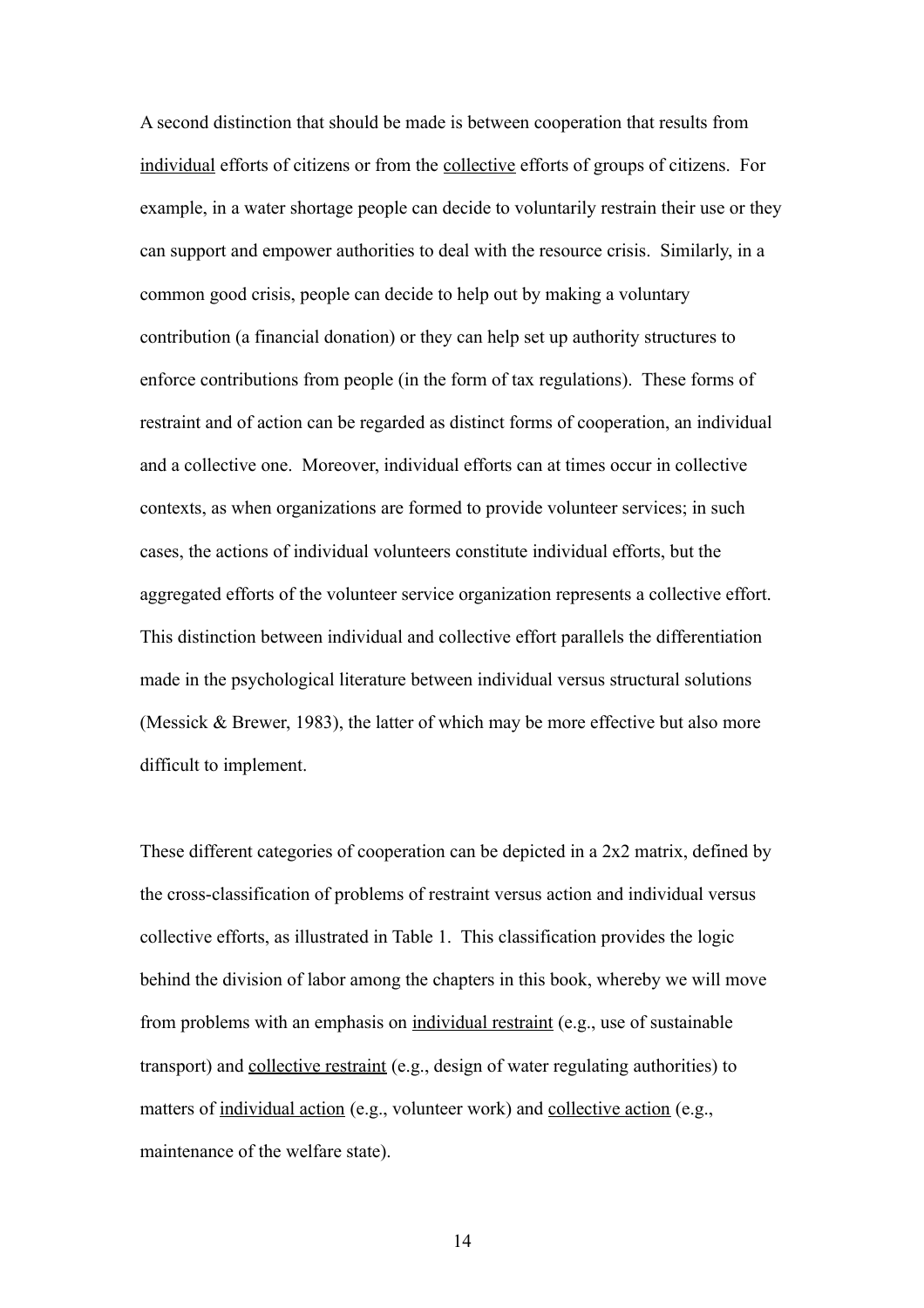# Table 1. Classification of Forms of Cooperation

|                   |                      | Type of activity  |  |  |  |
|-------------------|----------------------|-------------------|--|--|--|
|                   | Restraint            | Action            |  |  |  |
| Individual        | individual restraint | individual action |  |  |  |
| Level of activity |                      |                   |  |  |  |
| Collective        | collective restraint | collective action |  |  |  |

# **Motives for Cooperating: The Self, the Group and Society**

Why would people make any voluntary efforts to save resources or to create common goods for the good of others in their community or for society at large? Or, why would people support and cooperate with authorities in managing these problems? If we were to follow the scenarios presented by Hardin and Olson, we would conclude that strategies to promote voluntary cooperation are doomed to fail, because nobody is really interested in pursuing a collective cause at the cost of their personal welfare. Solutions therefore require coordinated, collective actions from people and they should consist of laws and rules to enforce cooperation. There are several problems with this proposition as will be outlined below, and as will be illustrated in detail in the chapters to follow.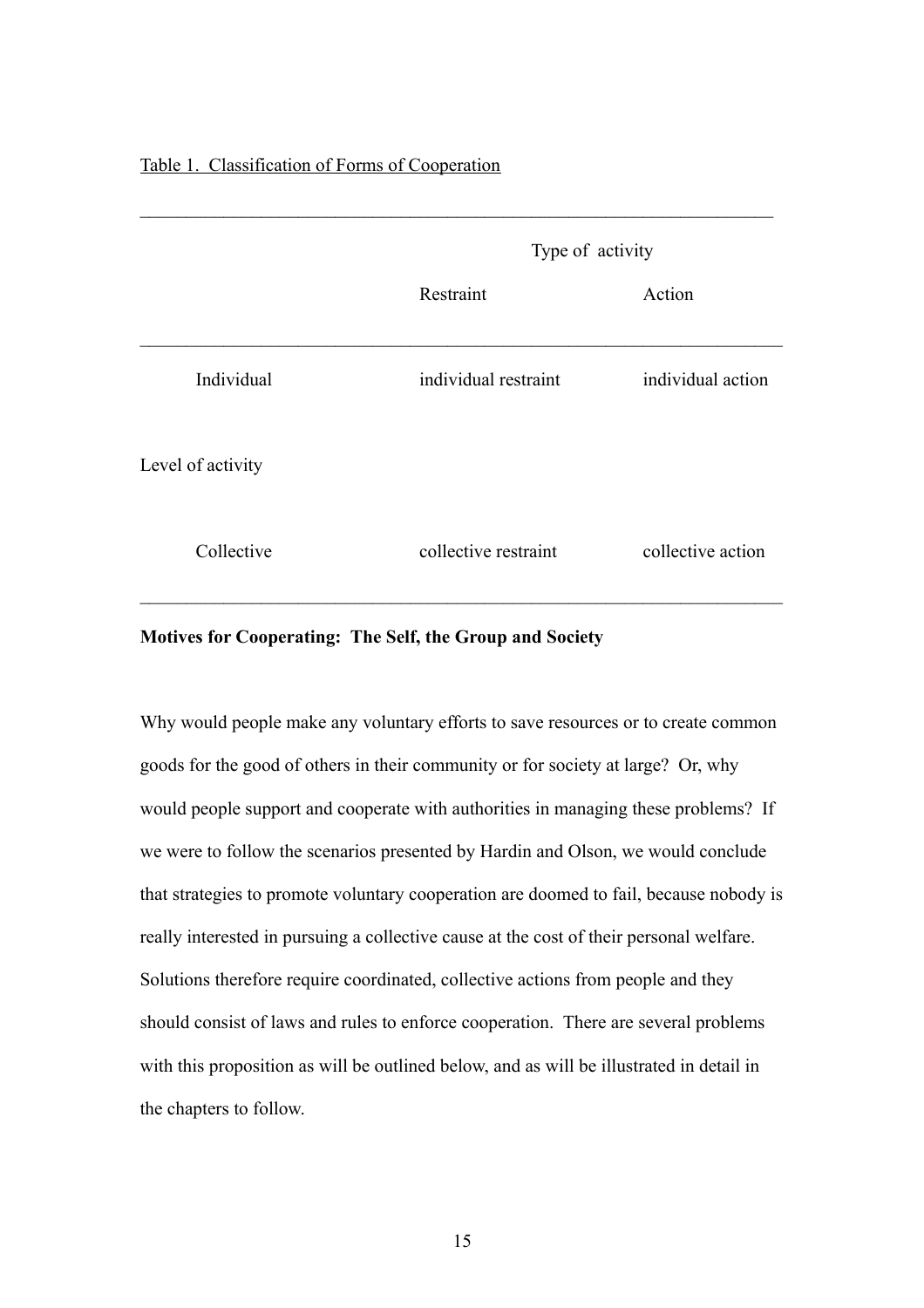#### Individual Cooperation in Modern Society

There is a considerable amount of empirical research on individual cooperation - conducted in the laboratory as well as in the field – which clearly shows that the pursuit of individual self-interest is importantly constrained by concerns about the welfare of others and about the group as a whole (for an overview, see Van Lange, Van Vugt, & De Cremer, Chapter 3). These concerns are believed to originate from three different sources: the self, the group, and the society to which people belong.

First, there are important individual differences in the extent to which people assign weight to their self-interest versus the collective interest. For example, a majority of people cooperate on a voluntarily basis in dilemma situations because they are equally concerned about the outcomes for others as they are about themselves. Individual to individual variation in this concern is known as social value orientation (Messick & McClintock, 1968), and this psychological construct has been found to influence decisions in common resource as well as common good dilemmas .

In terms of group characteristics, it appears that people are much more willing to cooperate when they consider themselves part of a group rather than when they see themselves as a distinct individuals. According to social identity theory (Tajfel  $\&$ Turner, 1986), in highly cohesive groups people define their self-concept primarily at a collective level rather than at a personal level. This suggests that solutions to collective problems in society might be found in stressing the common fate or identity between individual group members (Brewer & Kramer, 1986).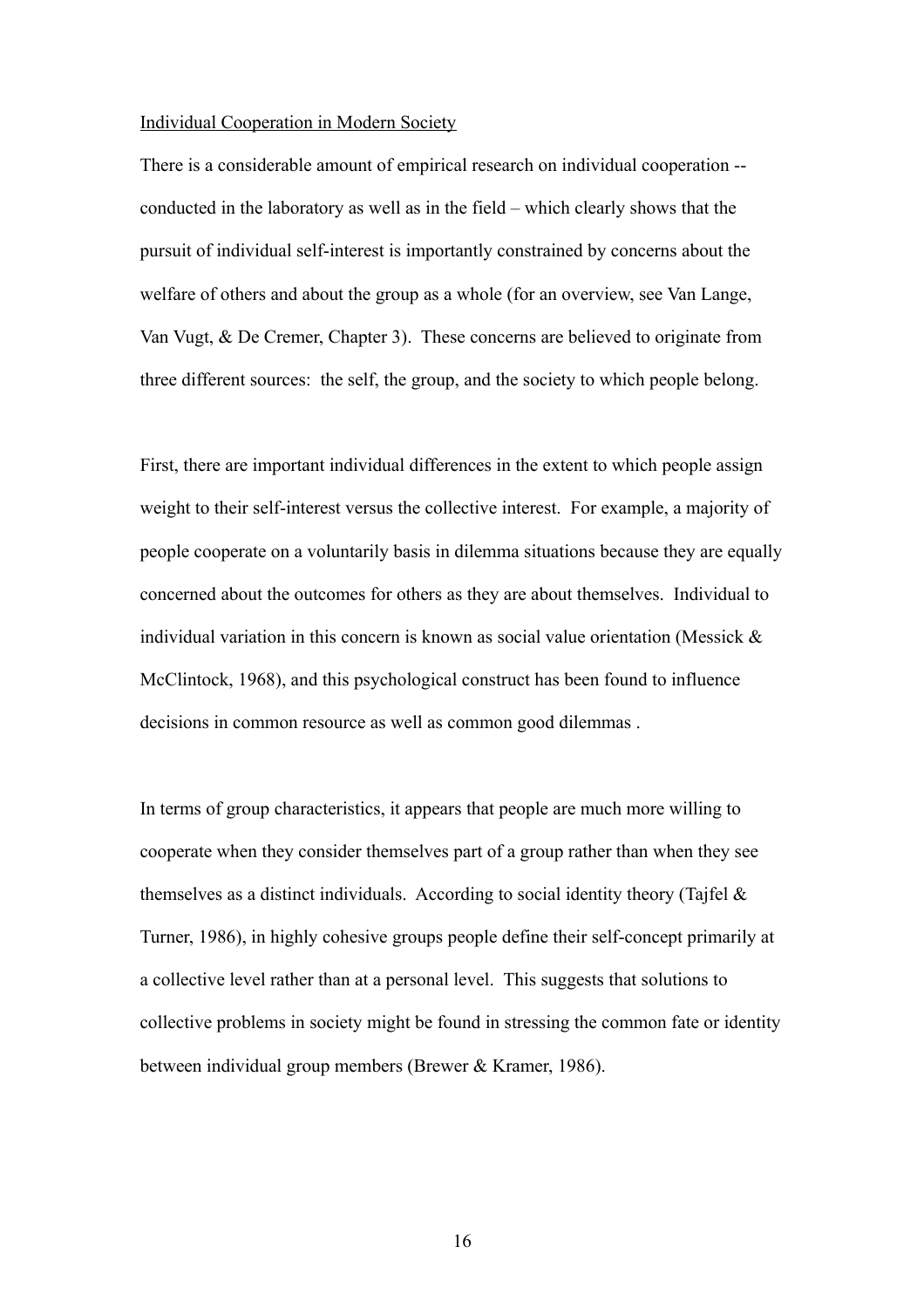Finally, self-interest appears to be constrained by prevailing norms in society about fairness and justice (McClintock  $\&$  McNeel, 1966). Norms of fairness in many modern societies prescribe that resources and goods ought to be allocated on the basis of equality or need rather than on the basis of personal merit and wealth. Thus, people can be expected to cooperate with their community when they feel that their contributions aid others who are in need of help.

## Relation to Chapters

Motives related to the self, the group and society seem to influence many of the voluntary cooperation activities discussed in this book. For example, individual value differences determine whether people frame the decision to travel by car versus public transport as an accessibility problem or as an environmental problem (Van Lange, Van Vugt & De Cremer; Chapter 3). People with a prosocial value orientation see a transport dilemma primarily as an environmental issue, and they are more willing to reduce car-use than people with individualistic or competitive orientations. Moreover, people appear to engage in volunteer work for a number of different personal and social motives (Snyder & Omoto; Chapter 7), some of which appear to be more self-centered (personal development, esteem-enhancement), and others more other-oriented in nature (humanitarian values, community concern). Group-based motives also play a key role in explaining individual actions to help the collective. In one of the chapters of this book, evidence is reported about a link between group identification and political protest (Klandermans; Chapter 9). People who identify strongly with their peer group (i.e., the elderly, farmers, ethnic groups in South-Africa) are more prepared to take political action on behalf of their ethnic group than those who do not identify strongly. Finally, as an example of the importance of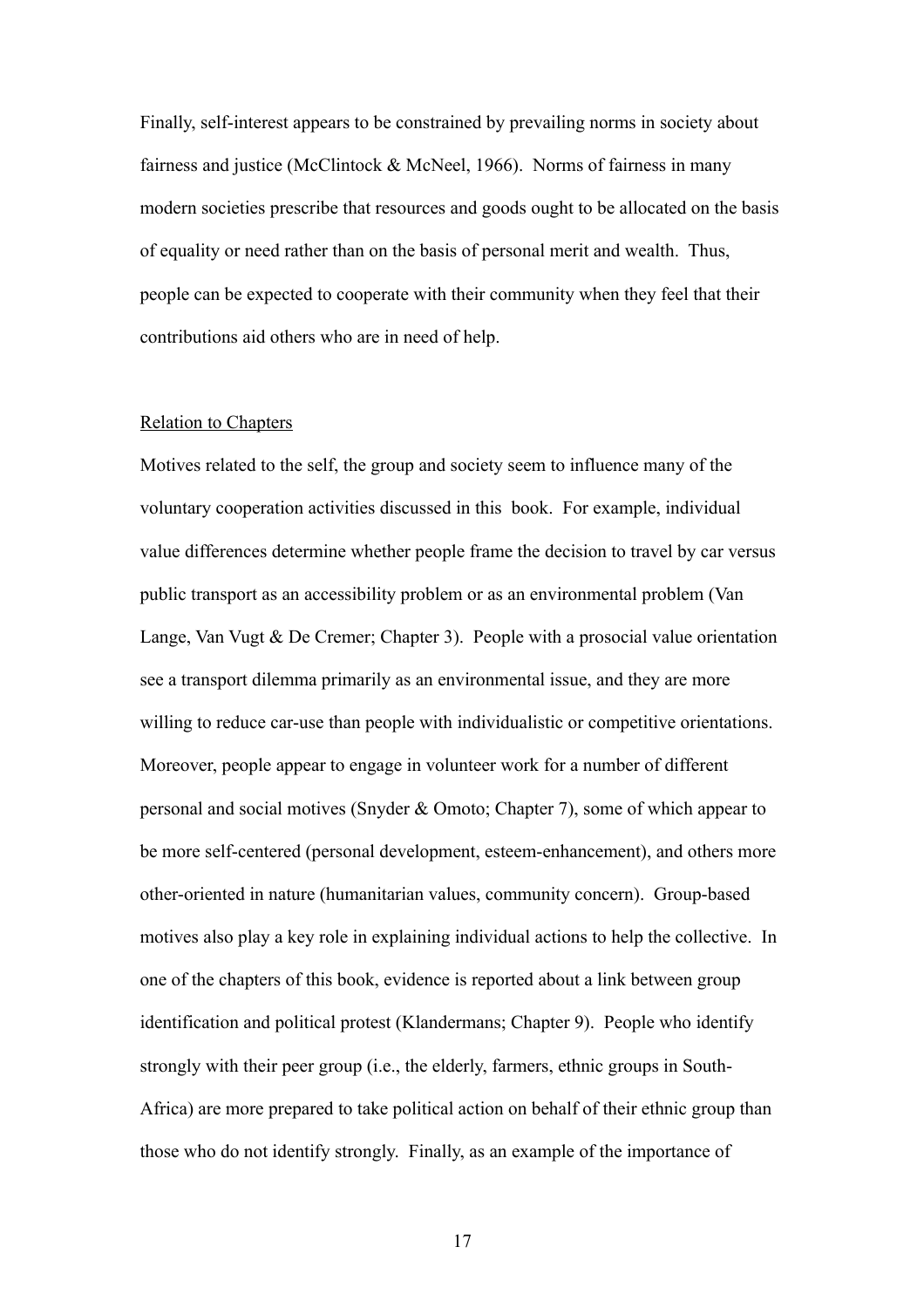societal values, a Swedish survey has revealed that people are more willing to contribute money to sustain a national health care system if it is provided on an equal basis to all members in society regardless of income or need (Eek, Biel, & Garling; Chapter 11).

## Collective Expressions of Cooperation in Modern Society

What about the second claim made by Hardin and Olson that, because voluntary helping is unlikely to occur on a large scale, common resources and goods can only be maintained through a system of coercion and exclusion? An implication of this approach is that, in dealing with problems of scarcity, society must have massive punitive systems in place, punitive systems that restrict freedom in the commons and that punish defectors. Intuitively, this seems to be a fruitful method to solve collective problems, but is it workable and, more importantly, is it desirable? Again, this claim is based on the erroneous idea that people are driven only by narrow self-interest, and will not do good for society unless they are forced to. But, do people want a system of coercion imposed upon them and their society? And, are they uncooperative without such a system?

Contrary to this totalitarian view, in designing systems to promote collective action and restraint, people have a general dislike for adopting authorities that remove people's decisional freedom. Autocratic systems are considered undesirable by most people, even in the face of a crisis situation (Orbell & Wilson, 1978; Rutte & Wilke, 1985; Van Vugt & De Cremer, 1999). Not only are such systems very costly and extremely difficult to maintain (after all, who will guard the guards?), people also resist them because they negatively affect people's evaluations of the society to which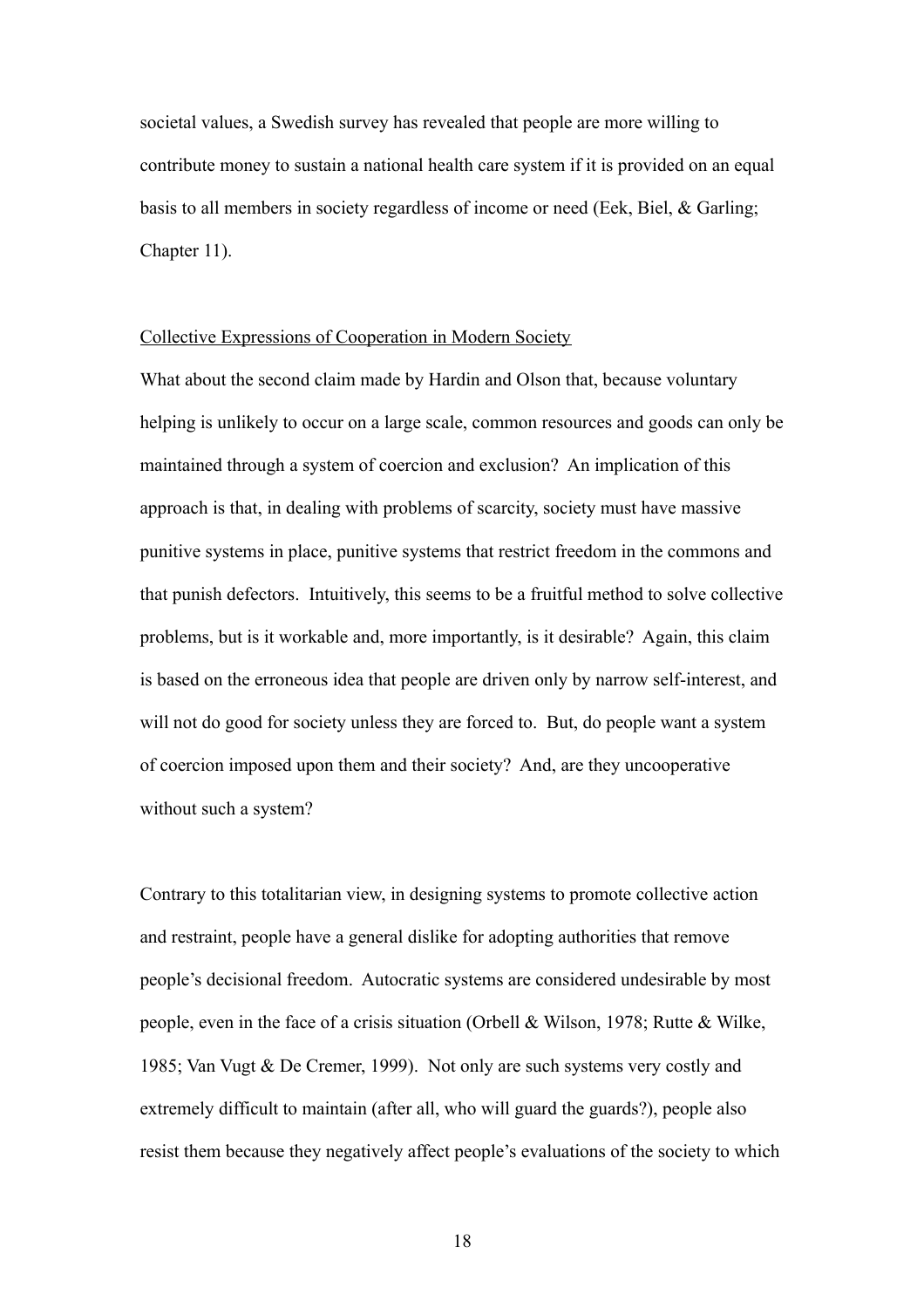they belong, their social group, and, ultimately, themselves. As suggested by the group-value model (Tyler, Chapter 4; Tyler & Lind, 1992), people support and cooperate with authorities not just to the extent that they provide favorable outcomes, but also to the extent that they give citizens a fair and respectful treatment. A coercive system is inadequate in achieving these goals, because it conveys to citizens that they are basically untrustworthy and dishonest, and therefore cannot make their own decisions. Psychologically, there may be something wrong, or at least self-defeating, with coercion because it threatens people's self-determination and it creates an atmosphere of distrust among citizens. Accordingly, it inhibits people's self-respect, and the pride they take in their group membership.

These concerns are extremely important for citizens in modern democratic societies who wish to be free and respected, and be able to influence the political process (Edney, 1980). Following social identity principles, it seems that these feelings are particularly strong when people feel attached to their community and to society. People with strong group affiliations appear to be extremely concerned about the status of their group and about their own position within the group (Tyler & Lind, 1992). In this regard, they are particularly sensitive to treatment by authorities as it influences their impressions about their personal status as well as the status of the group as a whole (vis-à-vis other groups in society).

Thus, in the design of institutions to promote collective restraint and collective action in society, it is important to recognize that people can and do look at broader issues than just their narrow self-interest. Even though punitive systems might be necessary to manage common resources and goods, people seem to want to have a "voice" in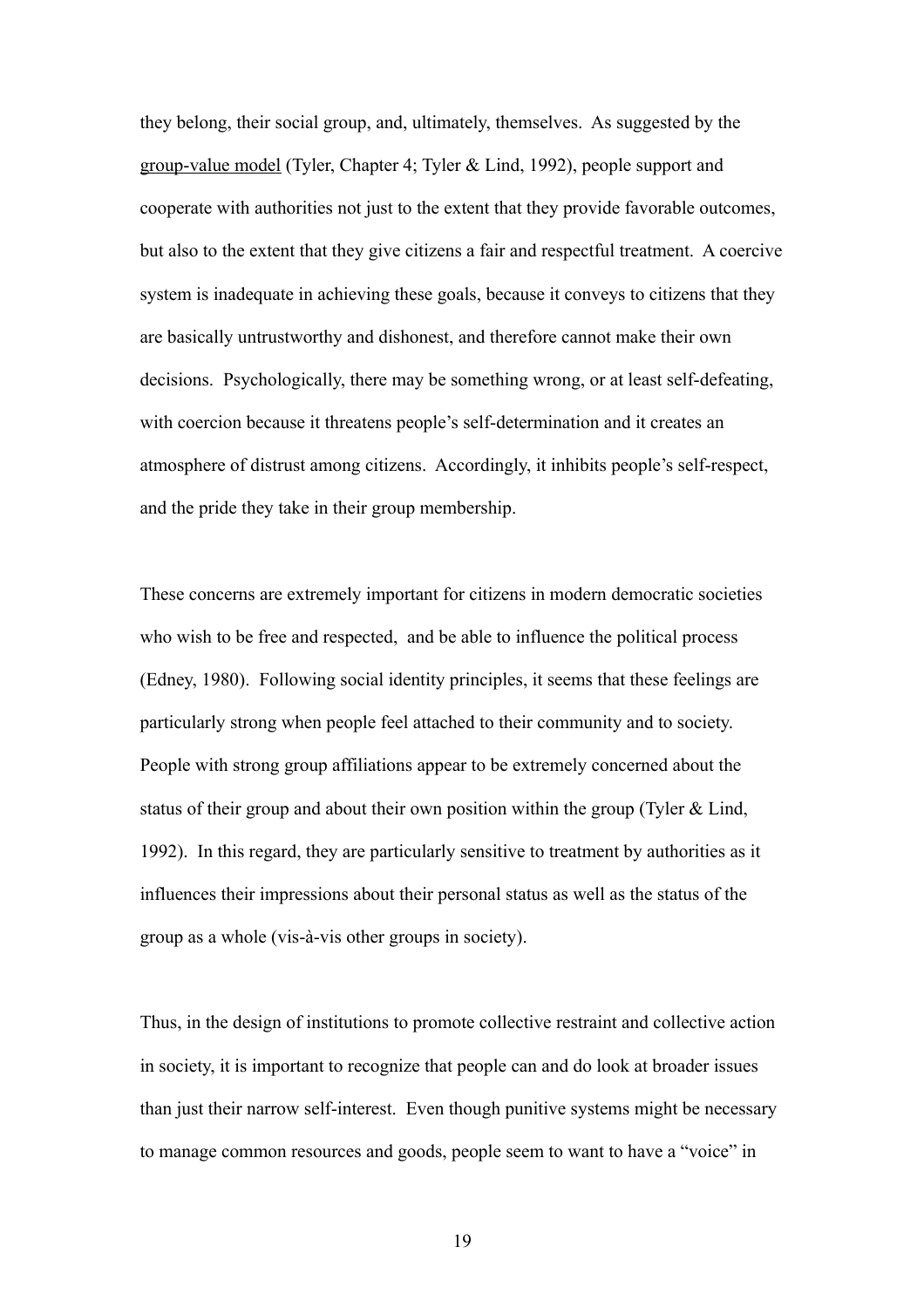designing these structures. Moreover, they want authorities to respect their rights and freedom as well as the rights of the groups to which they feel associated with. Thus they are wary of any external authority (Ostrom, 1990). These are the conditions under which people in modern society will cooperate with authorities in managing crisis situations (Edney, 1980).

This presents an altogether different picture on collective cooperation than the one painted by Hardin. Rather than through the "mutual coercion mutually agreed upon" solution of Hardin, modern democratic society enforces cooperation through mutually agreed upon collaboration, or so it seems to us and to researchers who have examined these issues.

## Relation to Chapters

The importance of this alternative view is clearly illustrated in the chapters in this book devoted to collective action and to collective restraint. First, Tyler's survey findings suggest that, during a Californian water shortage, citizens' willingness to empower and comply with water authorities depended upon the fairness of the authorities' procedures (Chapter 4). Hatcher, Thebaud, & Jaffry present evidence that the compliance of fishermen with quota restrictions is in part shaped by their feelings of involvement in fishery policies (Chapter 5). Finally, in a comprehensive analysis of the literature on irrigation systems, Schlager shows how important it is for communities to create their own authorities and design their own rules for resource management (Chapter 6).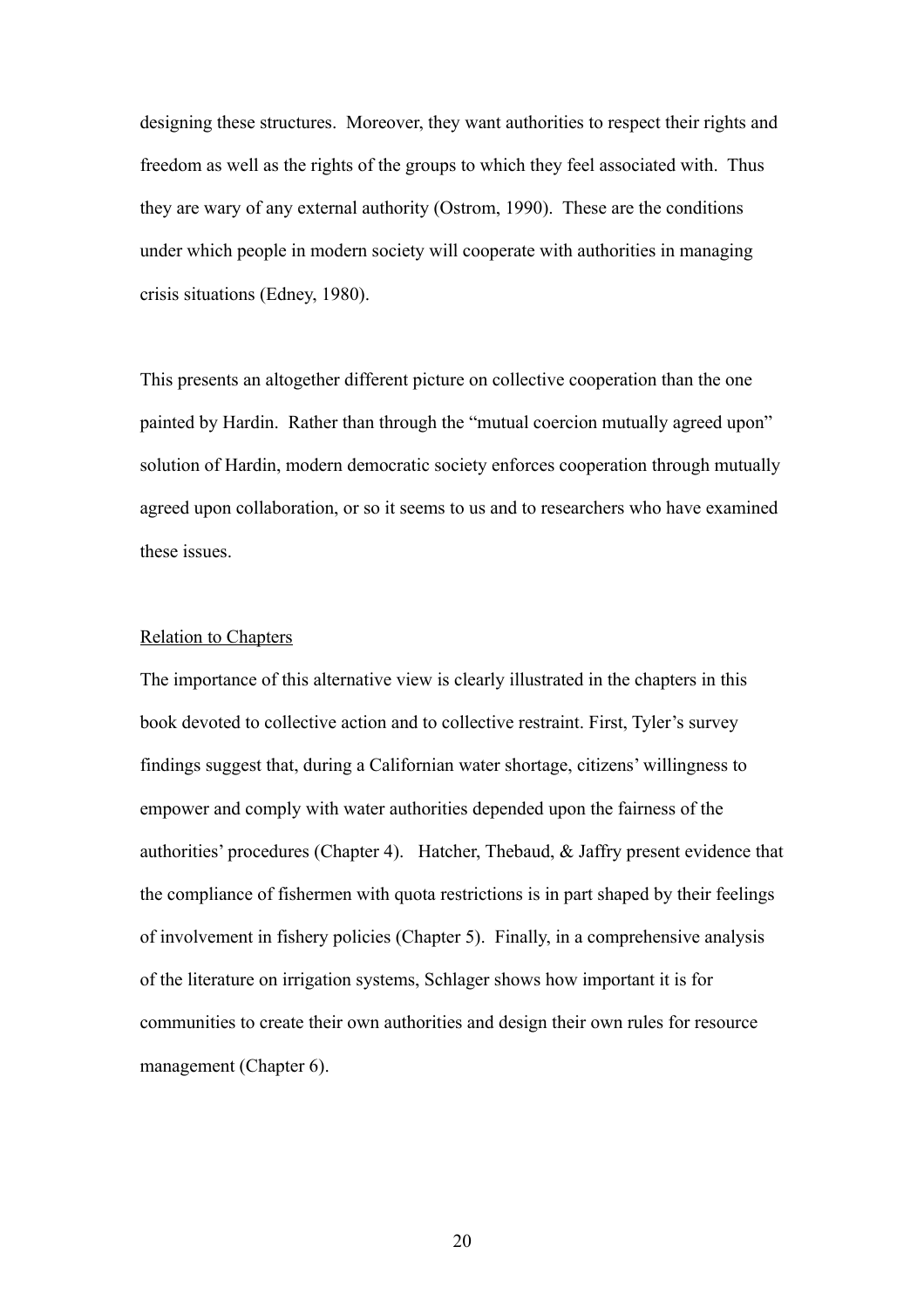The chapters on collective action present similar evidence and lead to similar conclusions. For example, an analysis of tax-payers' motivations suggests that tax evasion is more likely to occur when people feel treated unfairly by the government ("others are fiscally better off"; Elffers, Chapter 11). Further on, Rothstein argues that people's support for the universal welfare state -- as a solution to a common good dilemma in society -- can be understood in terms of the fact that a welfare state treats all people equally, and, thus increases the solidarity between the members of society (Chapter 12).

## **A Relational Perspective on Cooperation**

Let us now try to integrate the various perspectives on cooperation that we have introduced, and try to present a more comprehensive picture of people responding to the threats and dilemmas of modern society. To do so might help to pave the way for a different set of solutions to collective problems than the ones suggested by earlier theorizing and research. First, there is the traditional instrumental perspective on cooperation, arguing that people will not voluntary reduce their car use, restrict water demands, or donate to common goods unless they are forced to, or unless it is made personally attractive to cooperate. Therefore, if society considers these issues important, it should restrict the decisional freedom of its citizens or create a system of rewards for cooperation and punishments for non-cooperation. We think that this perspective is simply too narrow to be a productive source of solutions to the challenges facing contemporary society. As we have illustrated, and as the research to be discussed in the forthcoming chapters of this volume suggests, people in modern democratic societies do not want coercion and punishment instilled upon them.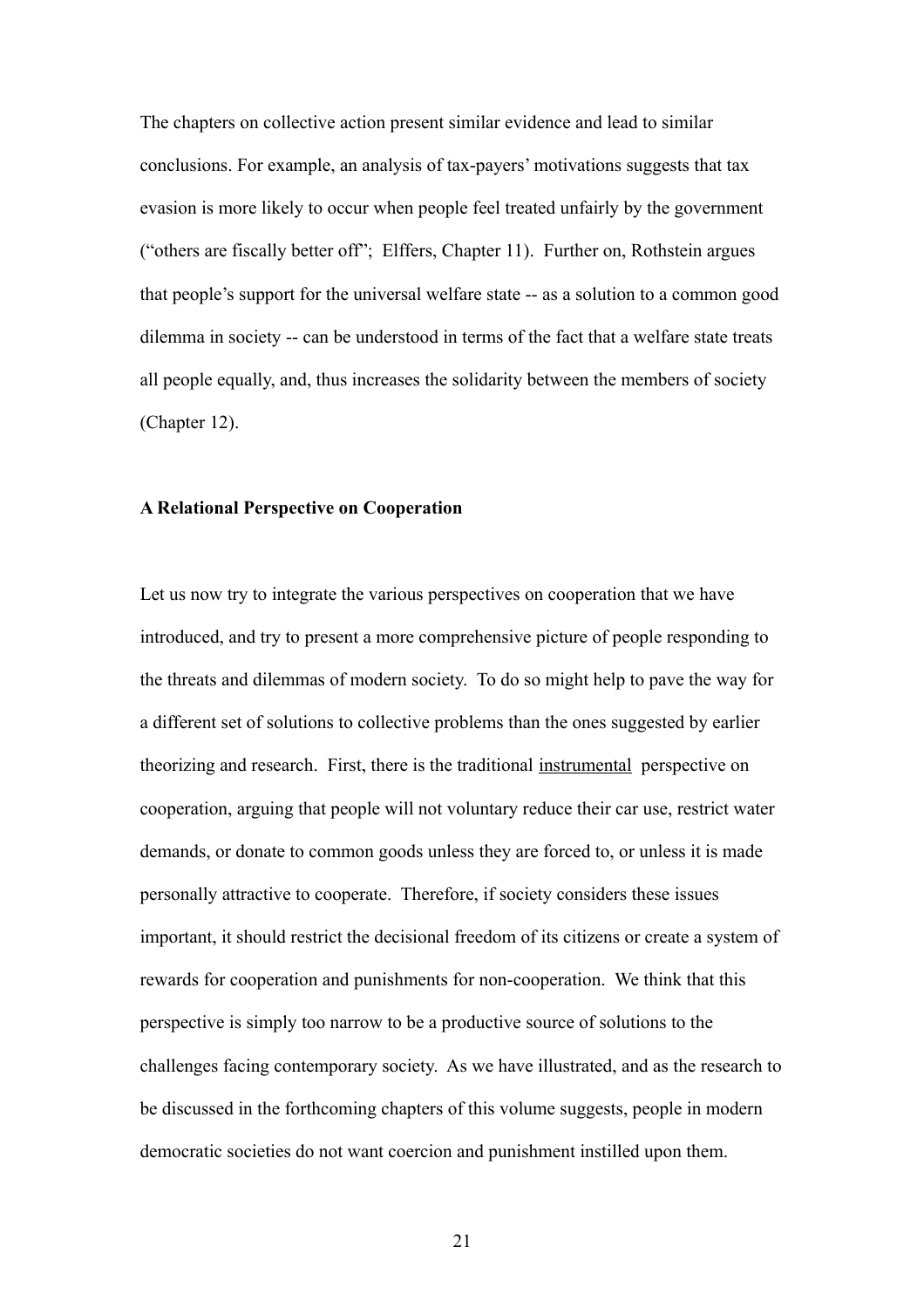Moreover, we have pointed to numerous demonstrations of the fact that, in the absence of any direct threats or personal gains, cooperation occurs systematically at all levels of such societies. To understand why people cooperate, sometimes at great personal costs in terms of time and finances, we must look at other motives beyond direct self-interest. As we have suggested, many of these motives are embedded in people's self-evaluations and in the evaluations of the social groups to which they belong.

## Cooperation and the Need to Belong

One important motive that runs through the different research programs presented in this book is a desire to be attached to, or connected with, other people. In every society, people are concerned about how they are tied to other members in their community. Positive social connections make it more likely that people will do something for the collective welfare, whereas negative social connections will make it more likely that people act for their personal welfare. These relational needs are not necessarily altruistic. Indeed, they may involve a mixture of altruistic and selfish concerns. For example, people may save water during a shortage, because they care a lot about their community, because they feel respected members of their community, or because helping makes people feel good about themselves (e.g., Snyder, 1993; Snyder & Omoto, Chapter 7). People may spend their free time helping the elderly for ideological reasons, or because it looks good on their résumé, or because it enhances their self-esteem. It is widely documented that social and group affiliations strongly affect people's self-evaluations and, hence, their self-esteem (Tajfel & Turner, 1986). From this relational perspective it therefore seems quite "rational" for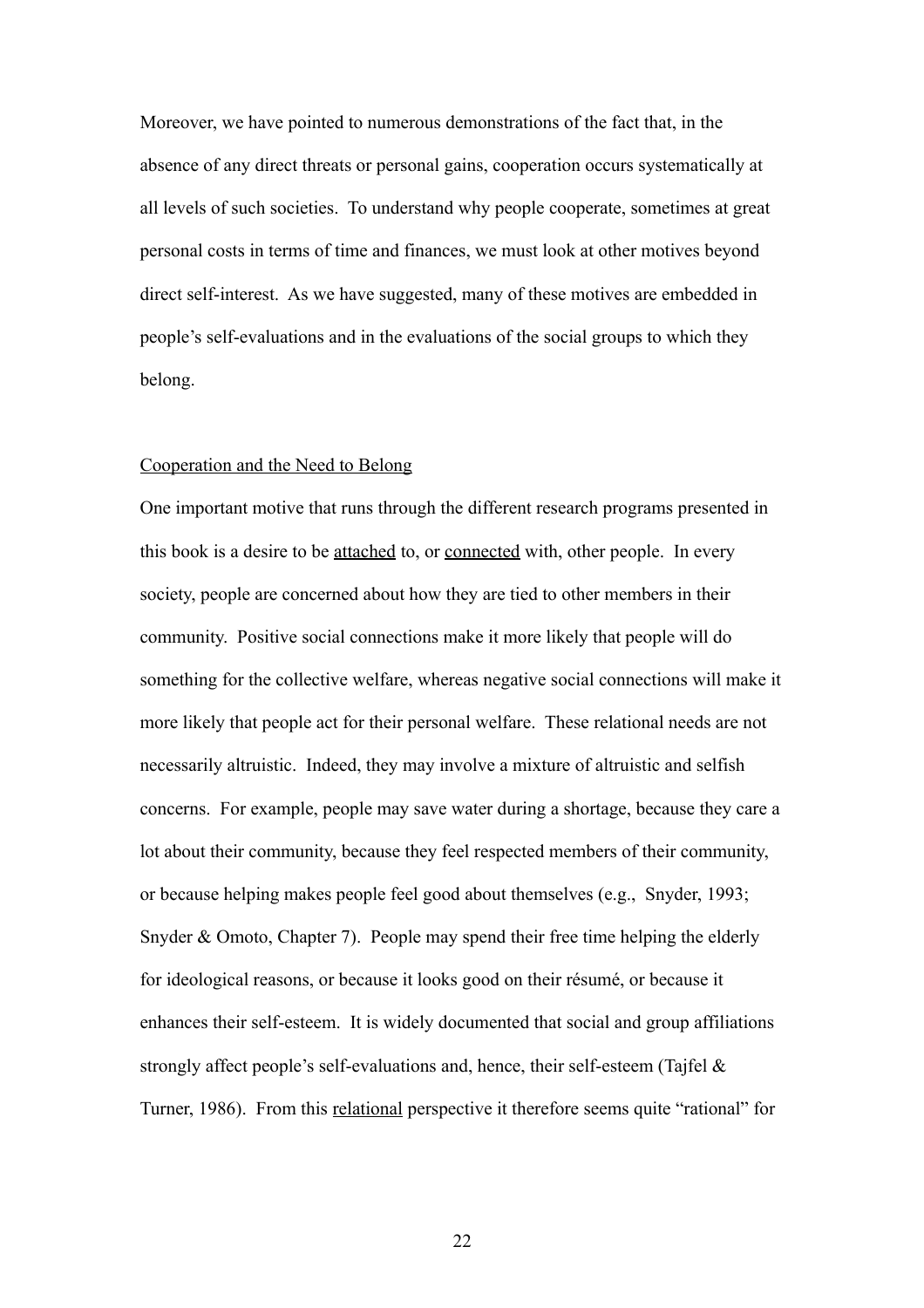people to contribute to the welfare of the community and society they feel associated with it.

## **Cooperation in Modern Society: Solving the Puzzle**

Does this relational perspective on cooperation, and its emphasis on the benefits accruing to individuals from their involvement in doing good for others, bring us any closer to solving the common resource and common good dilemmas of modern society? These are very complex problems indeed, and it is therefore impossible to come up with any quick and easy solutions. This has been well-noted by Edney (1980) in his influential article in the American Psychologist about commons problems: "If technological solutions are often unworkable because of their inherent insufficiencies, or because consumers do not like to use them, if changes in morality are difficult to create, if democratic administrative measures are unreliable, and if egalitarian principles and free choice are to be preserved, how are scarce resources to be saved over extended periods?" (p. 133).

## Aims of Book

We do not claim that this book will deliver a definite answer to this question. It seems unlikely that the problems that water, food and energy shortages, and the pollution of our environment bring to our society, will easily disappear in time. Similarly, with an increasingly aged population there is going to be an intense pressure on the budgets of states and communities with regard to the provision of public services, such as health care and elderly care. If anything, this book hopes to show, firstly, that these various problems can be brought back to the same fundamental conflict between the private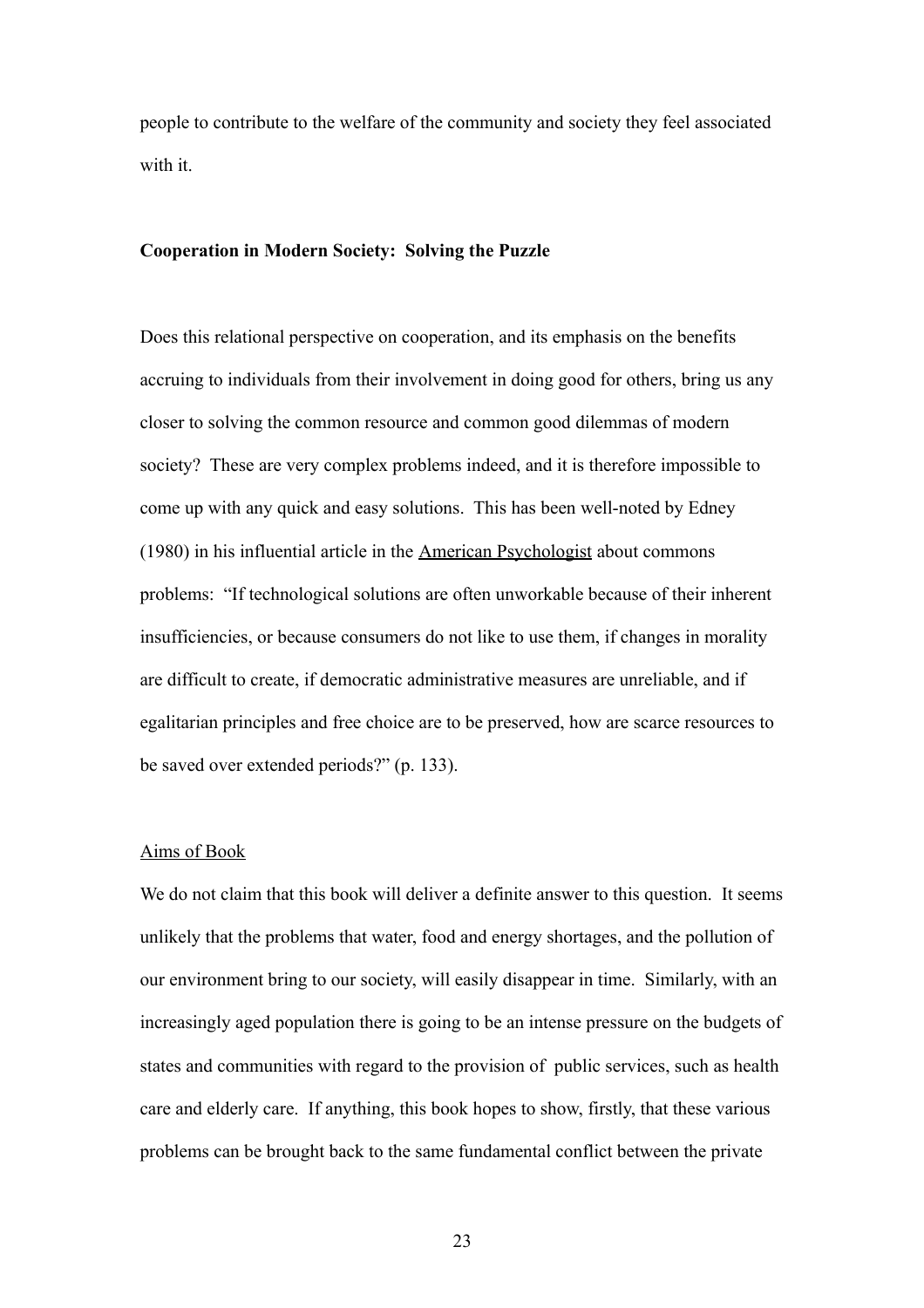interests of citizens and the broader public interest – the conflict that can be referred to as the social dilemma.

At the same time, however, the subsequent chapters will reveal that this "dilemma" is not necessarily experienced as a dilemma by all people. Indeed, many people in modern society do cooperate for the welfare of society by making voluntary efforts, for many other reasons beyond their immediate self-interest (concerns about the community, personal growth, self-esteem), and their efforts should not go unnoticed or unrecognized, either in understanding where solutions to society's problems will come from, or in constructing theories about human's motivations for action.

Granted, authority structures will sometimes be needed to regulate citizens' behaviors in the commons situation, as several of the chapters in this volume on collective action and restraint will make clear. However, in modern democratic society, these forms of regulation can only operate effectively if they are endorsed and willingly accepted by the public. The recognition of this state of affairs will require a fundamental shift in thinking about the role of authorities. This shift in thinking represents the third objective of this book.

Rather than through coercion and punishment, authorities must achieve their goals through improving relations with the public, so that citizens feel "moved" or "inspired" to cooperate, rather than "forced" or "obligated" to comply, for the collective good. The subsequent chapters will show ways in which these ends can be achieved, emphasizing the importance of community involvement in the selection of authority structures and the design of policies, and the importance of the fairness and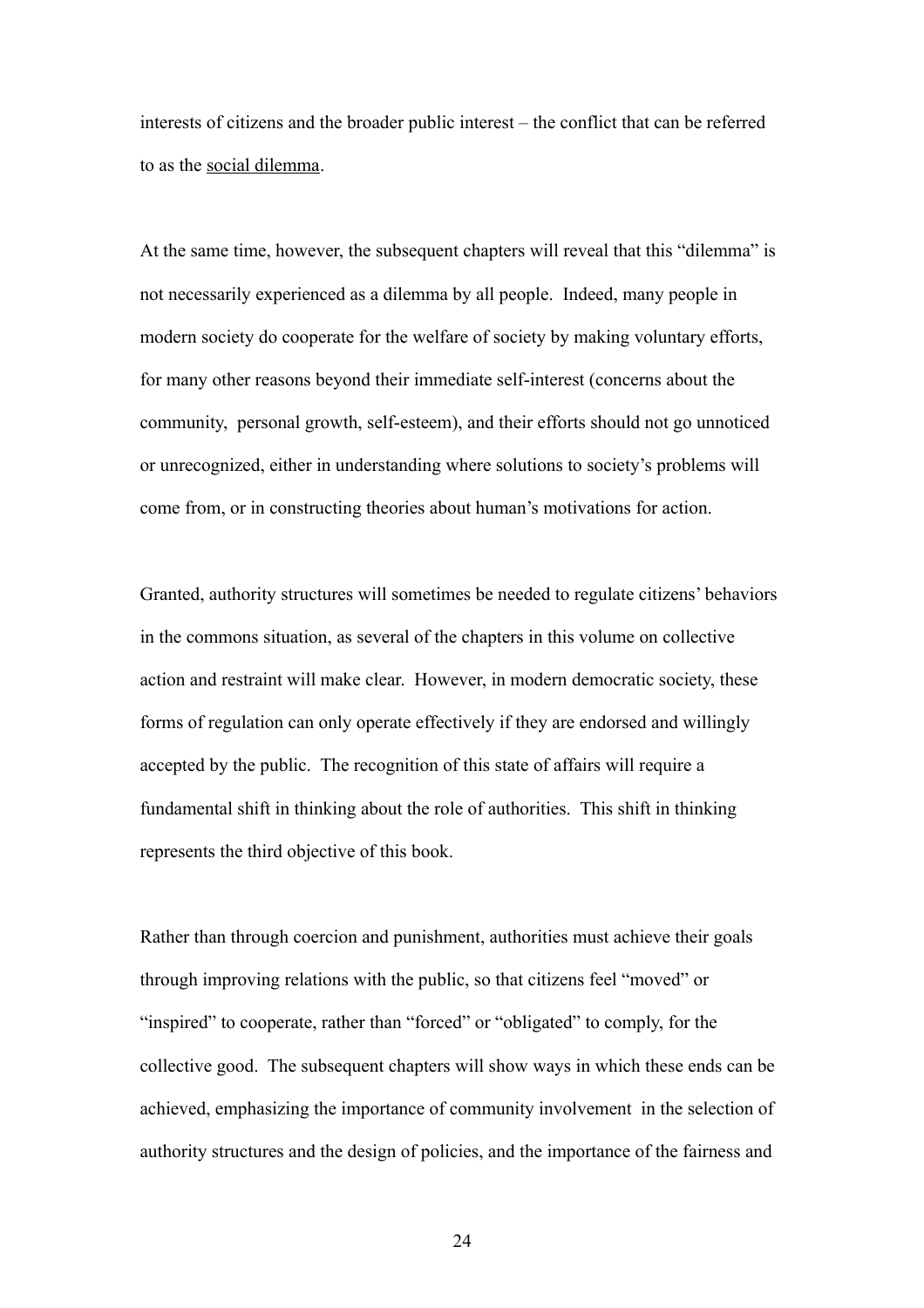neutrality of these procedures. These contributions will show the interconnection that exists between the different levels of actors involved in solving collective problems: the macro-level, the functioning of authorities; the meso-level, the functioning of communities, and the micro-level, the functioning of the individual self. The interplay between these levels needs to be considered, because changes at each of these levels will have important consequences for the others. For example, dissatisfaction with authorities will have a negative effect on how people evaluate the community they are living in, and, accordingly, on what they would like to do for their community.

This requires a multidisciplinary approach to the study of cooperation with inputs from specialists on authorities and institutions (political scientists), communities (sociologists), and on the self (psychologists, micro economists). To stimulate a scientific discussion between these disciplines can be regarded as the fourth, and perhaps most fundamental, aim of this book.

## **Organization of Book and Overview of Chapters**

The chapters in this book are organized following the taxonomy of cooperative activities that we presented earlier (in Table 1). They are distinguished according to the nature of the problem (restraint-action), and the level of activity involved (individual-collective). After the second introductory chapter of Part 1 (i.e., Chapter 2), which provides a systematic comparison between the different research literatures on cooperation, we will introduce in Part 2 four chapters on common resource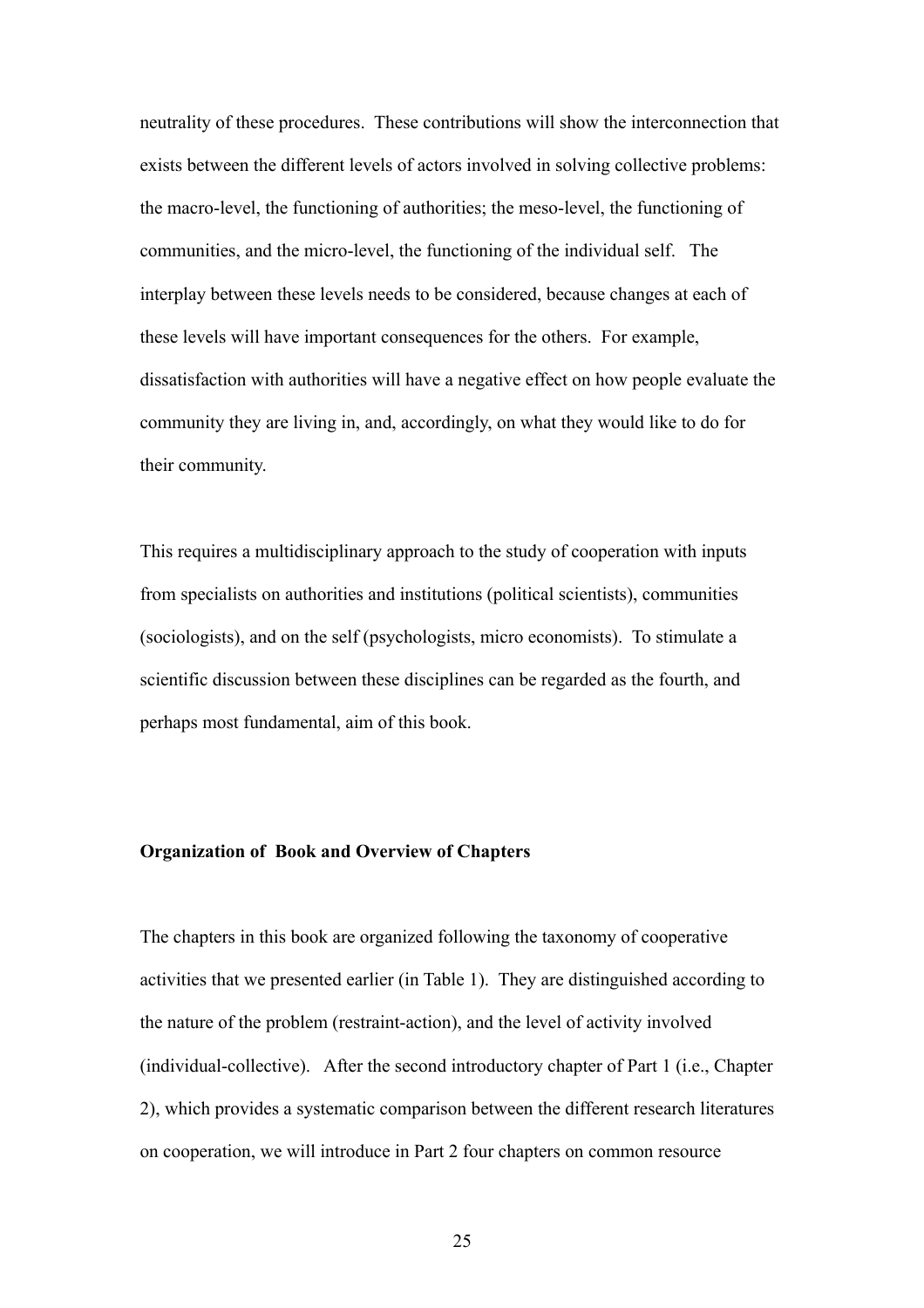dilemmas, or, problems involving restraint (i.e., Chapters 3 to 6). Part 3 consists of six chapters with a focus on common goods dilemmas, problems involving action (i.e., Chapters 7 to 12).

Each of the chapters in Parts 2 and 3 is devoted to a particular collective problem in modern society, and discusses the results of a research program conducted in that domain. In the first chapter of Part 2 (Chapter 3), the emphasis will be on determinants of personal restraint to save environmental resources (taking environmentally desirable transport). In Chapters 4 to 6, the emphasis will shift towards collective restraint when we start to look at the design of authority structures to manage common resource pools (overfishing, water irrigation). Part 3 will be focused on the analysis of common good problems in society, or, problems, requiring individual or collective actions from citizens. The central theme in Chapters 7 and 8 is on individual actions (volunteer work, organizational citizenship behavior), whereas the remainder of the chapters focuses on various forms of collective action (support for the welfare state, national health care, tax paying).

The final part of the book comprises one concluding chapter, which provides a commentary on the preceding chapters and the field in general.

The structure of the book is shown in the diagram below (Table 2).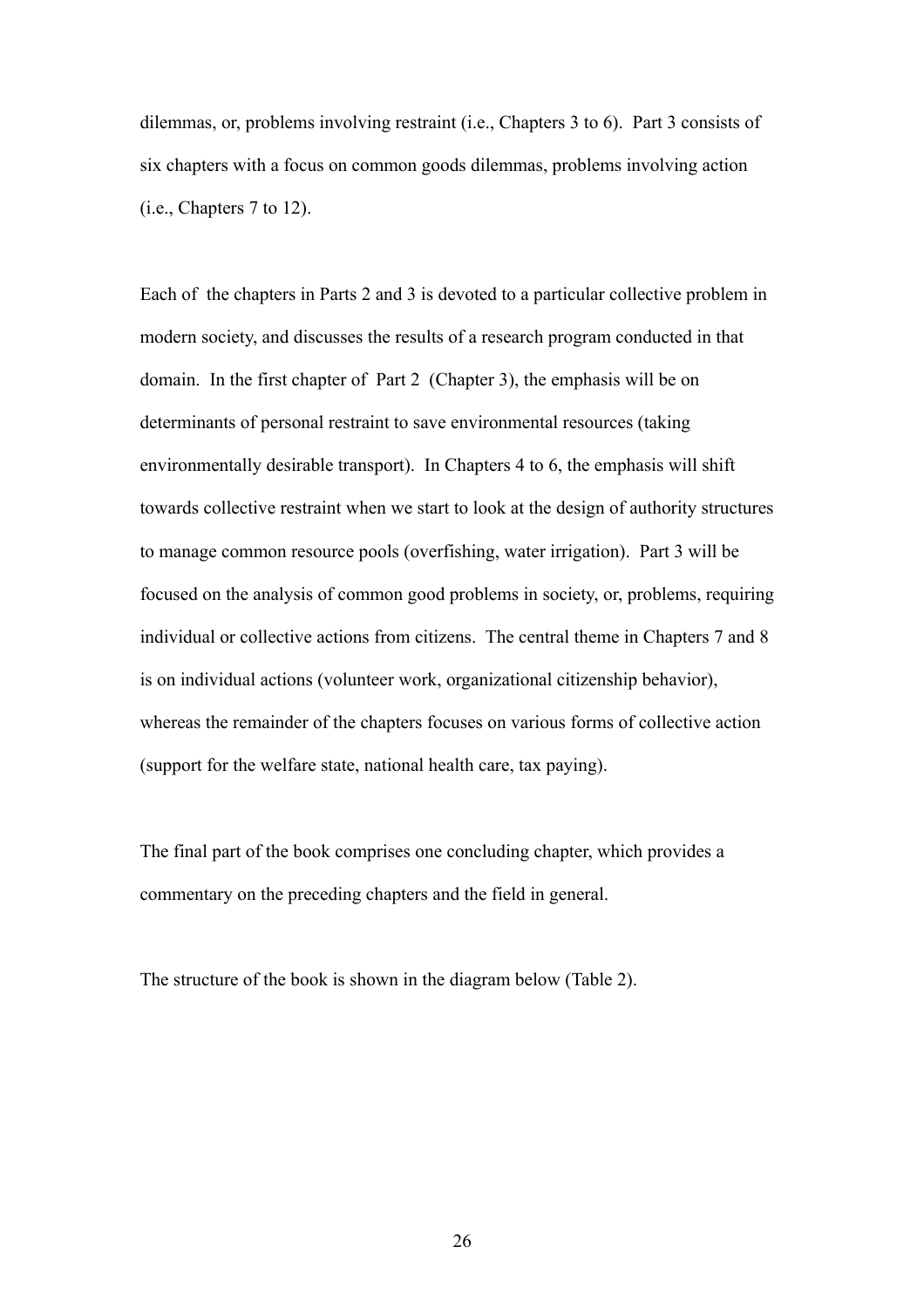| Part 1           | Part 2                  |                 | Part 3                                      |                             | Part 4     |       |
|------------------|-------------------------|-----------------|---------------------------------------------|-----------------------------|------------|-------|
| Introduction     | <b>Common Resources</b> |                 | Common Goods                                |                             | Commentary |       |
|                  |                         |                 |                                             |                             |            |       |
|                  | Individual              | Collective      | Individual                                  | Collective<br>action        |            |       |
|                  | restraint               | restraint       | action                                      |                             |            |       |
|                  |                         |                 |                                             |                             |            |       |
| $Chp1-2$         | Chp3                    | $Chp$ 4-6       | Chp 7-8                                     | Chp 9-12                    |            | Chp13 |
| Cooperation:     | -transport              | -water shortage | -volunteering - political action Conclusion |                             |            |       |
| State-of-the-art |                         | -irrigation     |                                             | - organization -tax evasion |            |       |
|                  |                         | -overfishing    | citizenship                                 | -social services            |            |       |
|                  |                         |                 |                                             | -welfare state              |            |       |

 $\mathcal{L}_\text{max}$  , and the contribution of the contribution of the contribution of the contribution of the contribution of the contribution of the contribution of the contribution of the contribution of the contribution of t

Below, we provide a brief synopsis of each of the chapters, as well as the issues that are raised in them.

# Part 1: Introduction

The next chapter in this Introductory Part addresses some methodological considerations in social science research into cooperation. In it, Anders Biel examines the similarities and differences between different research paradigms that have been used to study social dilemmas in society. Economists and socialpsychologists tend to study these problems by simulating them under highly controlled conditions in the laboratory with small groups of people (usually students).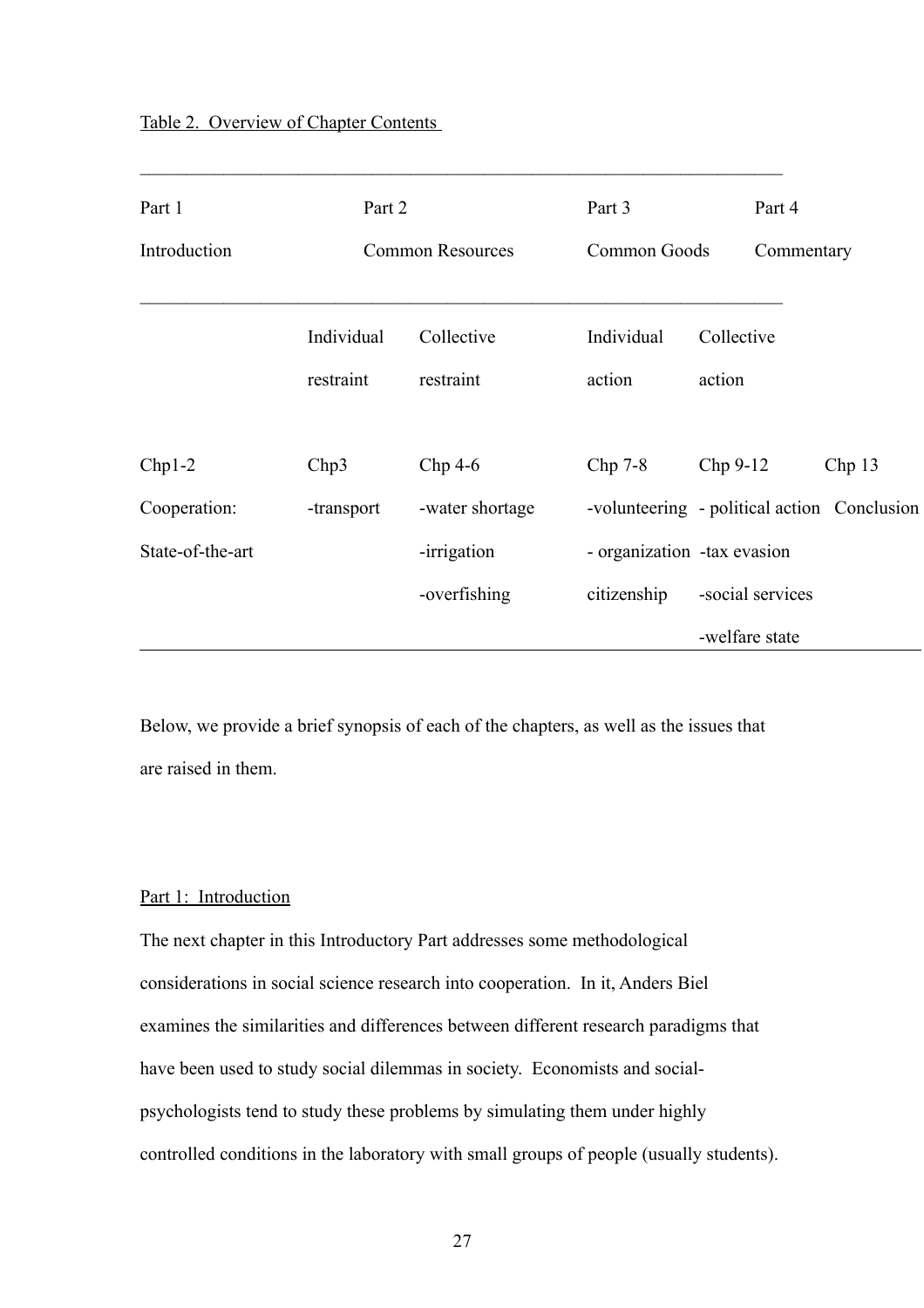To what extent are the results from these experiments generalizable to the massive problems society is confronted with? What can we learn from these studies about cooperation? Political scientists' work stems from a different research tradition. Their research efforts tend to be focused on collecting case materials of local resource systems (irrigation, forestry, ground water basin), usually in closely knit rural communities in developing countries. But, can the knowledge from these (often vivid) illustrations of small scale resource systems be used to understand the massive problems of energy conservation and pollution in urbanized and heterogeneous societies like ours? Biel shows that both the experimental and field approach make certain assumptions about human decision-making that are difficult to meet in these large-scale problems.

## Part 2: Individual and collective restraint in common resources

Chapter 3, the first of Part 2 of this book, presents an overview of a research program on transport decisions (as a form of individual restraint). The authors of this chapter -- Paul Van Lange, Mark Van Vugt and David De Cremer -- argue that the decision to take the car rather than other more environmentally desirable forms of transport (public transport, carpool) meets the formal definition of a social dilemma. They subsequently use a social dilemma approach, which is based on experimental and field research, to analyze the properties of the decision situation and to propose a set of solutions to promote sustainable transport. Four strategies are discussed by the authors to tackle car use, (i) promoting awareness of the problems of excessive car use, (ii) softening the dilemma by providing rewards or punishments (e.g., road pricing), (iii) eliminating the dilemma (e.g., installing parking prohibitions), (d) scale reduction. This latter approach consists of a program of activities to empower local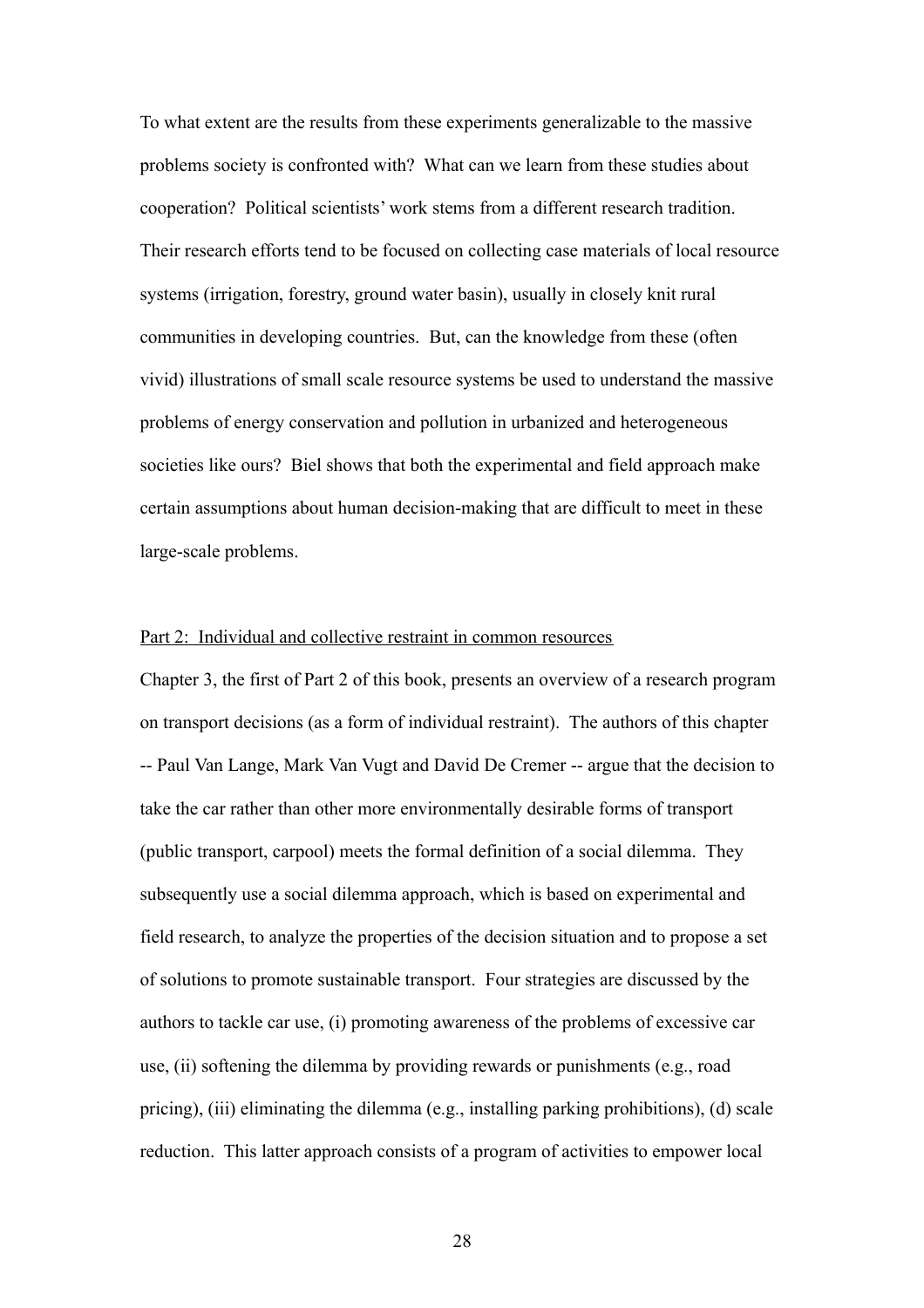authorities to manage transport problems in their area. This solution is considered to be the most effective by the authors, because it reduces (psychologically) the size of the transport crisis and, accordingly, makes it a more manageable problem.

In Chapter 4, Tom Tyler addresses two important issues concerning collective restraint: (i) when do citizens empower authorities to regulate dilemmas?; and (ii) when do citizens comply with the authorities' regulations? The key to these very important questions can be found, according to Tyler, in the way citizens evaluate their treatment by authorities. If people believe they are treated fairly and respectfully by authorities they are more likely to cooperate. Evidence is provided from two surveys, including one about Californian citizens' responses to regulatory water authorities in a shortage. But why do citizens care about procedural fairness? According to Tyler, this is so because authorities, as representatives of a community, convey information via their procedures about the status of the community (pride) and people's standing within the community (respect). In his contribution Tyler indeed shows that procedural fairness by authorities increases feelings of respect and pride among citizens, and that these feelings enhance cooperation in a resource crisis. This suggests quite a different role for authorities in social dilemmas than merely a coercive role. Through their procedures, authorities can actively shape people's identity and commitment to their community.

Chapter 5 addresses the problem of overfishing by UK fishermen. In their contribution, Aaron Hatcher, Olivier Thebaud, and Shabar Jaffry present an economic perspective on the social dilemma of overfishing, and discuss various solutions. Because the introduction of property rights is not viable in managing fish capacities,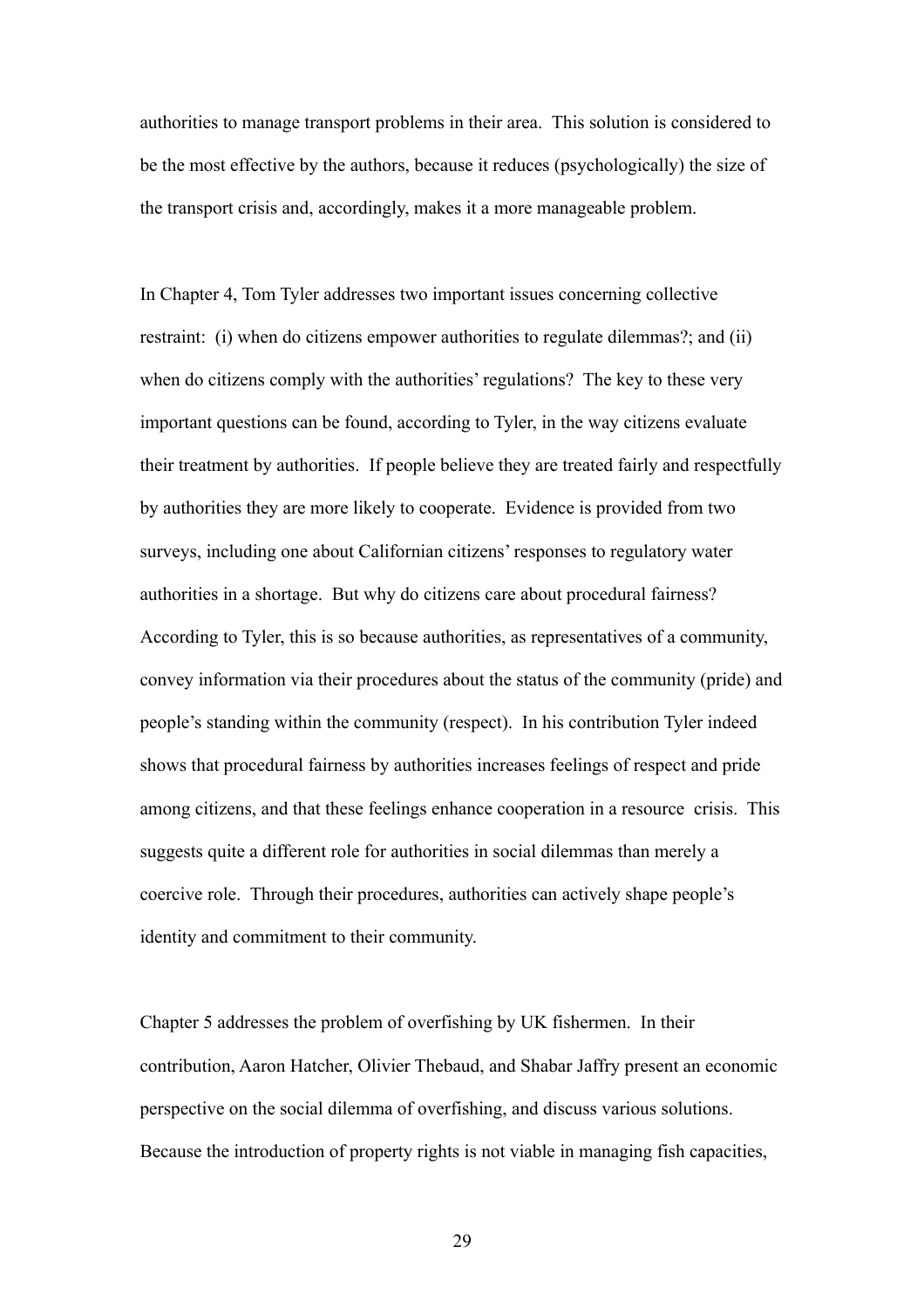authorities have to rely on regulatory arrangements such as imposing restrictions in the number of vessels, the fishing time, or fish quota. Compliance with these rules is vital because the system is difficult to monitor and it is financially very attractive for fishermen to violate these restrictions. Rather than through deterrence per se, the authors claim that a normative change is also needed to make fishermen comply. They present a model which includes, in addition to expected costs and benefits of violating, information about social norms, morality, and the perceived legitimacy of the regulatory system. This model was tested in a study among fishermen in the UK. A first important observation is that only a minority of fishermen cooperated with the system by not exceeding quota restrictions. Secondly, in addition to concerns about detection and punishment, non-violators differed from violators in that they felt they were more involved in the fishery management and expected other fishers to comply as well. This analysis clearly shows the importance of social-psychological factors in shaping collective and personal restraint to overcome the fishery dilemma.

In Chapter 6, the political scientist Edella Schlager presents an overview of the literature on common pool resources drawing upon research by Elinor Ostrom and colleagues. Schlager argues that the management of resources, such as fisheries, forests, groundwater basins, and irrigation systems pose pervasive social dilemmas as it is impossible to exclude people from using them. In contrast, however, to Hardin's assumption that such dilemmas must be extricated by an external governmental authority, she proposes that common pool users often organize themselves to sustain these resources. After reviewing the available literature on different resource systems, her conclusion is that "institutional arrangements designed by resource users are often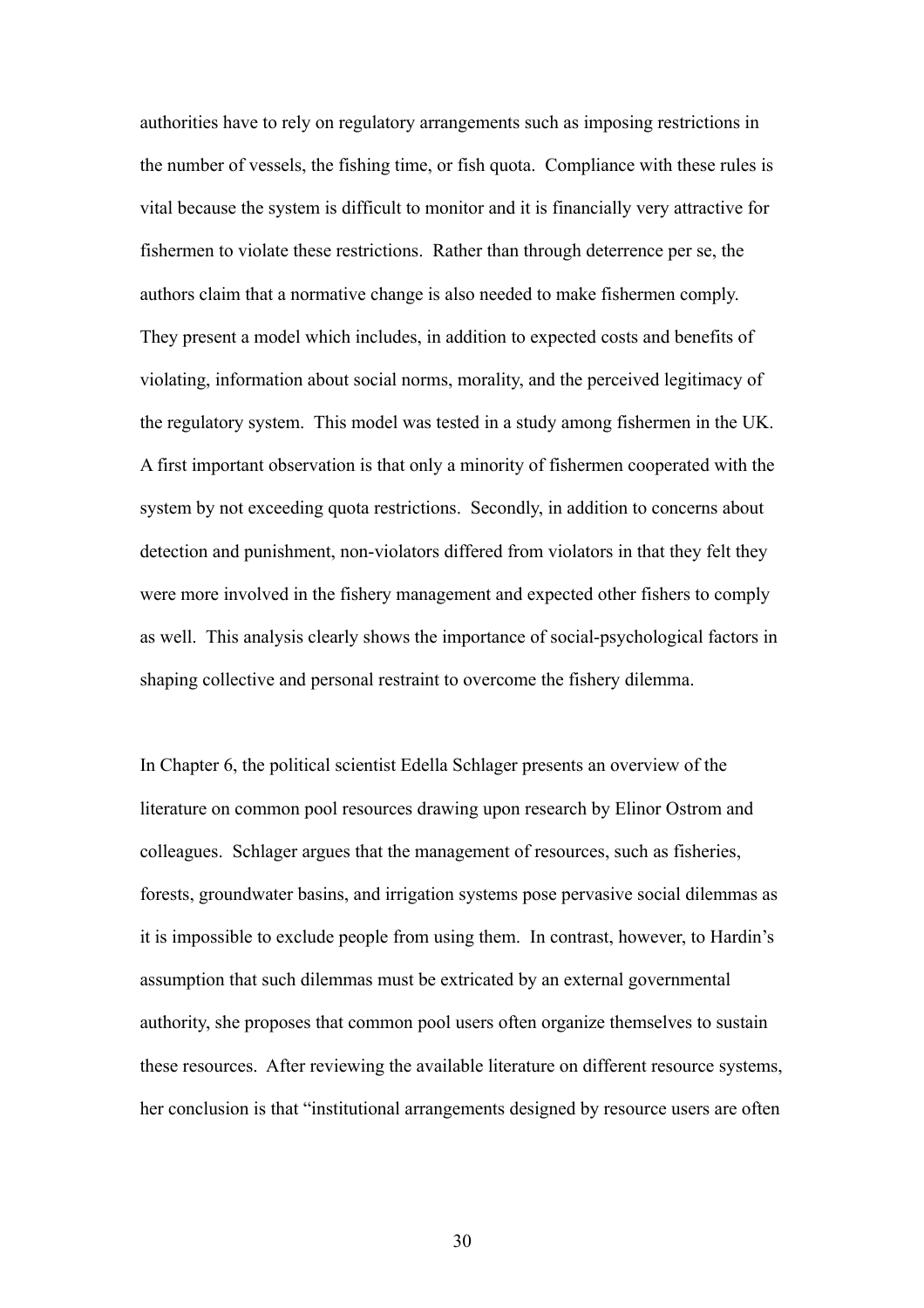times carefully crafted to the specific situation, and in many instances they outperform centralized government management."

## Part 3: Individual and collective action in common goods

Chapter 7, the first of Part 3, looks into the motivations to do volunteer work as an example of how individual actions might contribute to a better society. Mark Snyder and Allen Omoto, two social/personality psychologists, offer an insight into their program of basic and applied research to examine what are the dominant motives of people to engage in volunteer services to help out people with HIV/AIDS. Their analysis is guided by what they call a "functional" approach which essentially proposes that volunteering (and other forms of pro-social action) can be understood better if we look at the various psychological motivations (or functions) that it serves. The results of their research suggest five different functions which can be served by volunteering, (i) demonstration of one's values (a humanitarian obligation to help), (ii) community concern (to act for the benefit of one's own community or other communities in need of help), (iii) seeking knowledge (understanding about AIDS and how people cope), (iv) personal development (helping provides a challenge), and (v) self-esteem (feel better about oneself by volunteering). These motivations influence critical events in the "life history" of a volunteer, including the initial decision to seek out opportunities to be of service, the commitment to a course of helping as a volunteer, and the sustaining of these pro-social actions over an extended period of time. The researchers' recipe for motivating various forms of individual and collective action in society is a straight-forward extrapolation from the findings of their research "identify the motivations that activism can service, engage these functions, and stir people to action".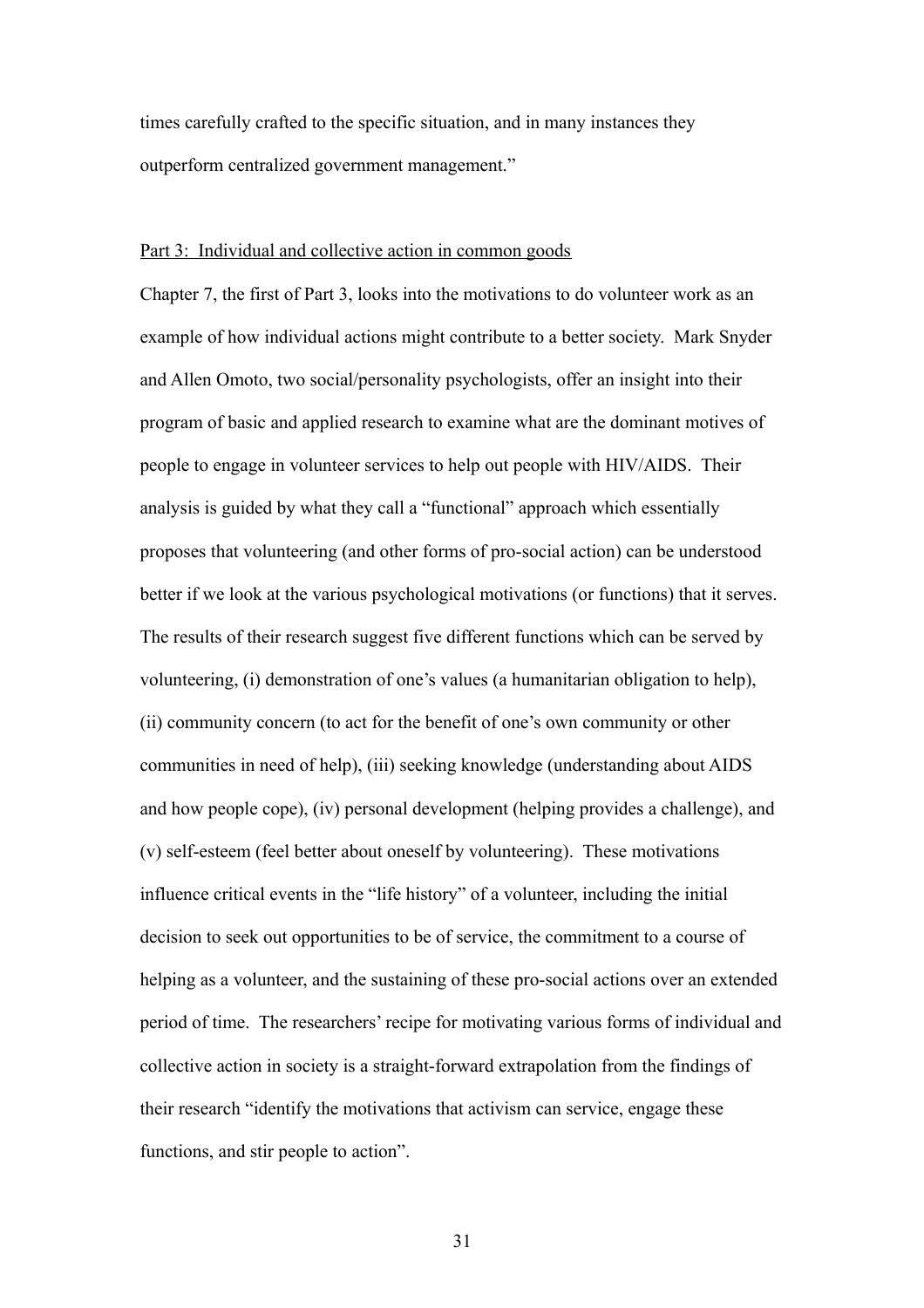In Chapter 8, the emphasis shifts towards individual cooperation in the work place. The question here is: How can workers be motivated to engage in organizational citizenship behaviors (OCBS) to promote a better work environment? The key to answering this question, according to organizational justice theorists Russell Cropanzona and Zinta Byrne, lies in the norms of justice that are active within the organization. They make a distinction between distributive justice (e.g., the fairness of the workers' pay), procedural justice (the fairness of the rule determining the pay), and interactional justice (the quality of the interaction between worker and manager). The latter two forms of justice, according to the authors, are particularly important in shaping the quality of relationships within any organization. Procedural and interactional justice influence workers' commitments to the organization, and increase their trust in and cooperation with the organization.

Chapter 9 addresses the collective action problem of participating in social movements. In this contribution, Bert Klandermans argues that a simple cost-reward approach is insufficient to explain social protest, and that researchers should take into account three core psychological processes that set in motion collective protest: feeling of injustice, efficacy, and identity. The latter factor is particularly important as it determines the difference between an individual action and an action on behalf of the group the person is affiliated with. Klandermans presents the results from survey studies on political protest among members of three different disadvantaged groups in society: (I) the elderly and (ii) farmers (in the Netherlands), and (iii) ethnic groups (in South-Africa). Each of these studies reveals that identification with a particular group (both emotionally and cognitively) is a prerequisite for political action on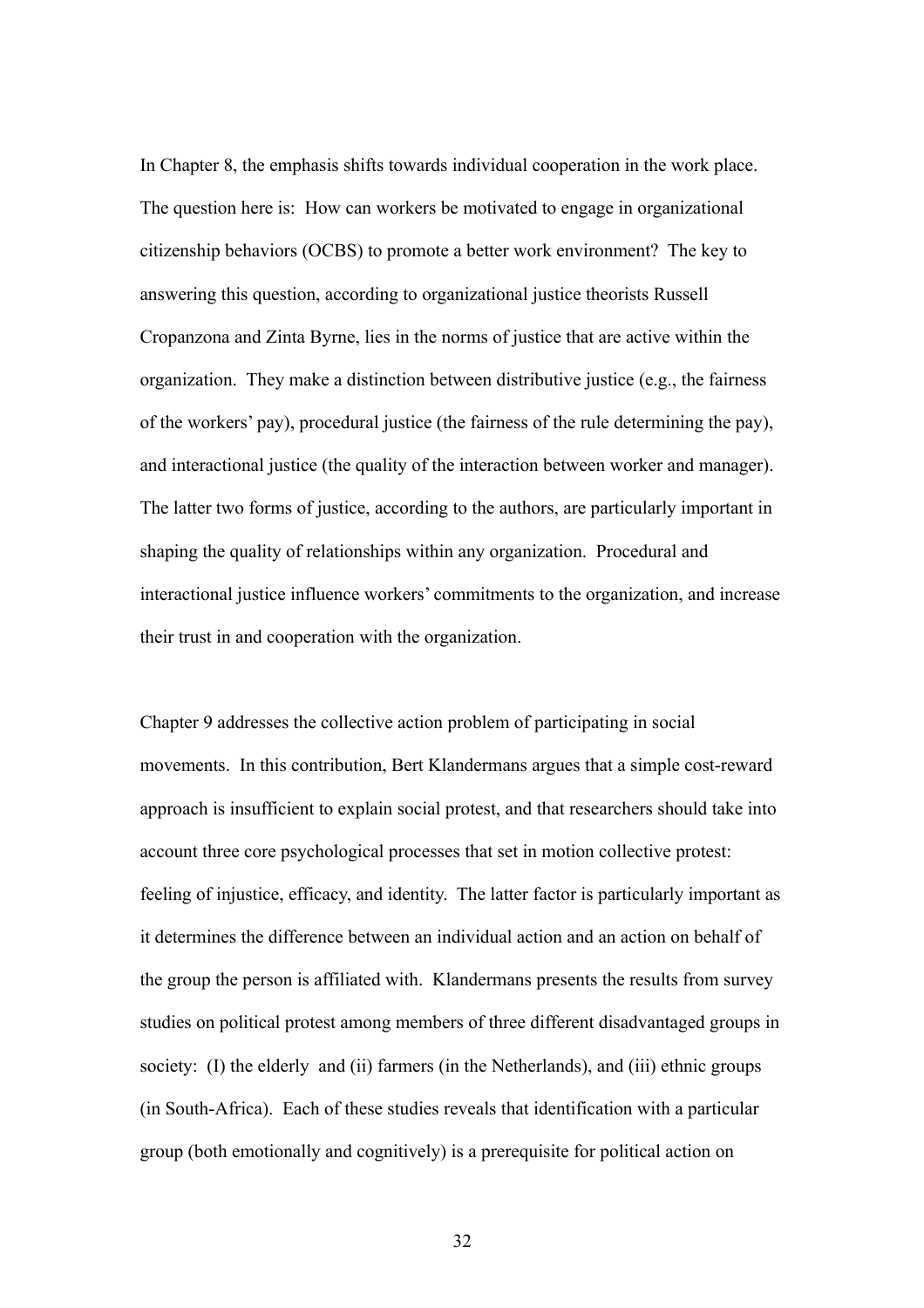behalf of that group – defined, for example, by membership of political organizations -- regardless of the personal costs involved.

The remaining three chapters of Section 3 address the vital question for modern society how to promote support and cooperation with political authorities in providing common goods for all citizens. In Chapter 10, Henk Elffers, a law psychologist, investigates the tax system in Western society. In spite of the fact that tax officers do not audit tax returns too often, and detection of fraud is rare, a considerable number of people seem to comply to a considerable degree with the tax system and pay the appropriate level of tax. In order to understand why this happens, Elffers points to the influence of personality factors and factors associated with the system (the fairness of the system, and the ease of spotting fraud) that promote tax compliance. His main conclusion is that an efficient tax system is not just based on coercion, but on communicating fairness and public involvement as well.

In Chapter 11, written by the social psychologists Daniel Eek, Anders Biel , and Tommy Garling, the focus is on the provision of national health care and child care. After showing that these problems share the elements of a public goods dilemma they conclude that these require collective actions from the government rather than individual actions in order to be solved. Subsequently, they present survey and experimental evidence from which it appears that people are more willing to support these welfare systems if they are provided on an equal basis to all citizens, rather than on the basis of need or personal wealth (the rich get more).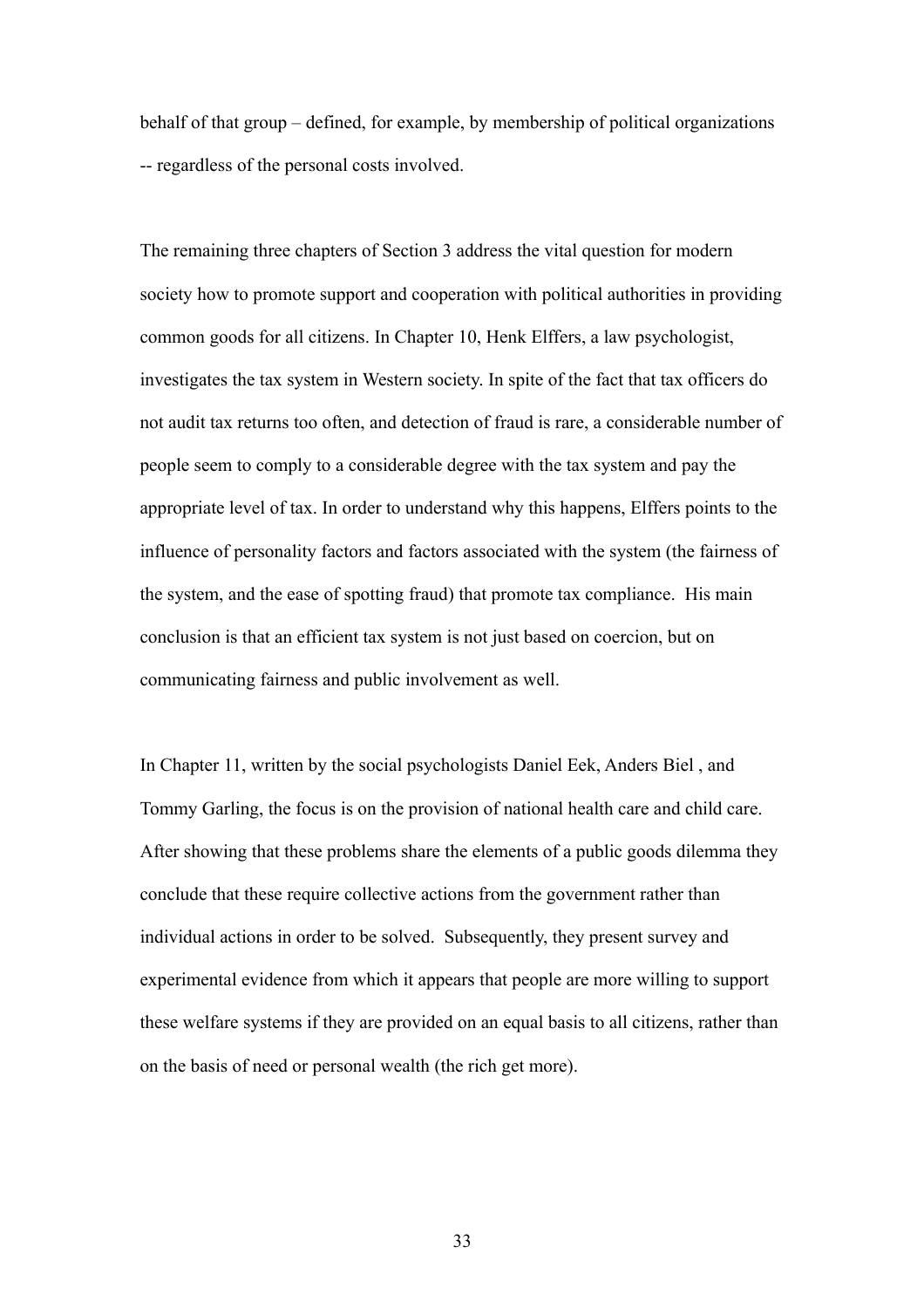The final contribution of this section comes from Bo Rothstein, a political scientist from Sweden who provides a comprehensive analysis of the "universal welfare state" as a solution to many common good problems in society. Why are people in countries operating this system so supportive of a welfare state that imposes such high tax levels on citizens to provide goods, like a free health care, education, and employment policies? Rothstein argues that this is, because it is a non-selective system in which each citizen is entitled to receive benefits. Other than most selective or non-universal welfare systems, the welfare state promotes solidarity between citizens at all levels of society and it avoids stigmatization and prejudice of disadvantaged groups. Moreover, because services are accessible to all citizens there is less need to built a costly monitoring system to avoid cheating.

## Part 4: Commentary

Finally, in the last chapter of this book (Chapter 13), David Messick, a socialpsychologist, comments upon the previous chapters, linking theory and practice in understanding cooperation in modern society, and providing directions for research and policy. Drawing upon personal observations of natural dilemmas (e.g., traffic situations) and his own research experience, he argues that the key to solving dilemmas lies in understanding the formal and informal rules that guide people's actions.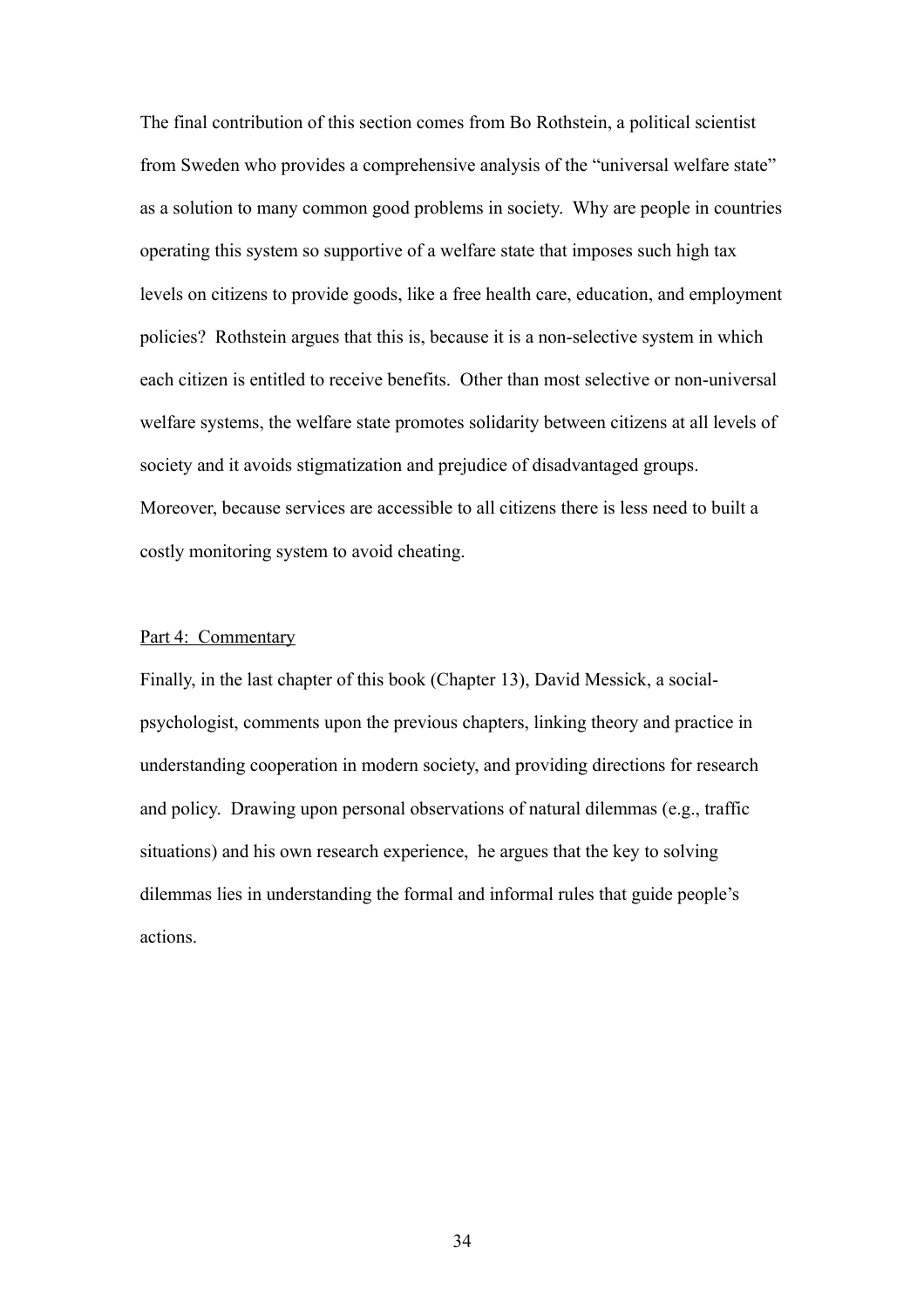## **References**

Adams, J. S. (1965). Inequity and social exchange. In L. Berkowitz (Ed.), Advances in Experimental Social Psychology (Vol. 2: pp. 267-299). New York: Academic Press.

Batson, D. (1991). The altruism question: Toward a social-psychological answer. Hillsdale, NJ: Erlbaum.

Batson, D. (1998). Altruism and prosocial behavior. In D. Gilbert, S. Fiske, & G. Lindzey (Eds.), The Handbook of Social Psychology(pp. 282-317). McGraw-Hill: New York.

Brewer, M. B., & Kramer, R. M. (1986). Choice behavior in social dilemmas: Effects of social identity, group size and decision framing. Journal of Personality and Social Psychology, 3, 543-549.

Dawes, R. M. (1980). Social dilemmas. Annual Review of Psychology, 31, 169-193.

Edney, J. J. (1980). The commons problem; alternative perspectives. American Psychologist, 35, 131-150.

Foddy, M., Schneider, S., Smithson, M., & Hogg, M. (1999). Resolving social dilemmas. Sydney: Psychology Press.

Hardin, G. (1968). The tragedy of the commons. Science, 162, 1243-1248.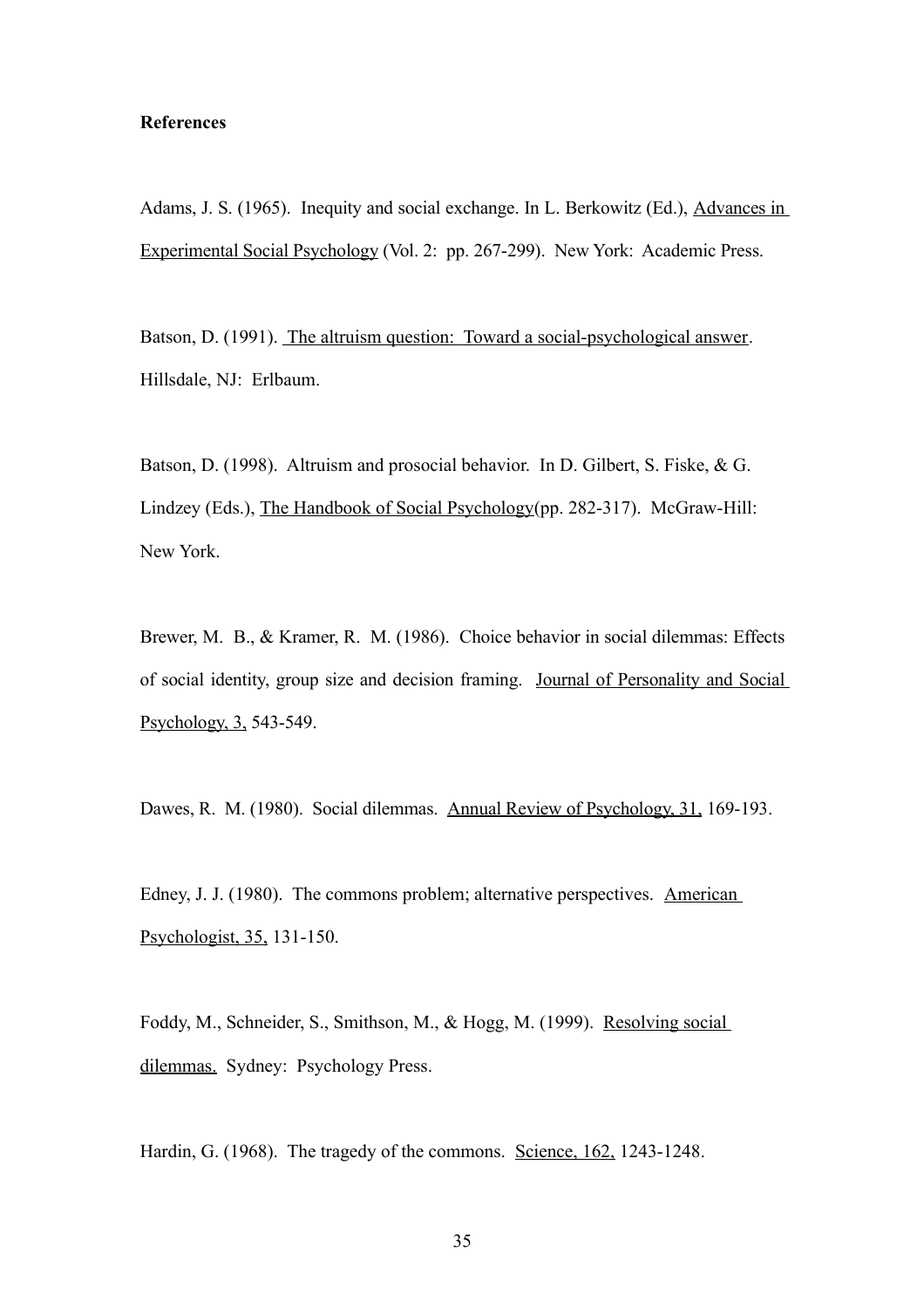Hobbes, T. (1651/1939). Leviathan. New York: Modern Library.

Homans, G. C. (1961). Social behavior: Its elementary forms. New York: Harcourt Brace Jovanovich.

Kelley, H. H., & Thibaut, J. W. (1978). Interpersonal relations: A theory of interdependence. New York: Wiley.

Komorita, S. S., & Parks, C. D. (1994). Social dilemmas. Dubuque, IA: Brown & Benchmark.

Latané, B. & Darley, J. M. (1970). The unresponsive bystander: Why doesn't he help? New York: Appleton-Century-Crofts.

Liebrand, W. B. G., Messick, D. M., & Wilke, H. A. M. (1992). Social dilemmas: Theoretical issues and research findings. Oxford: Pergamon Press.

Luce, R. D., & Raiffa, H. (1957). Games and decisions: Introduction and critical survey. London: John Wiley and sons.

McClintock, C. G., & McNeel, S. P. (1966). Reward and score feedback as determinants of cooperative and competitive game behavior. Journal of Personality and Social Psychology, 4, 606-613.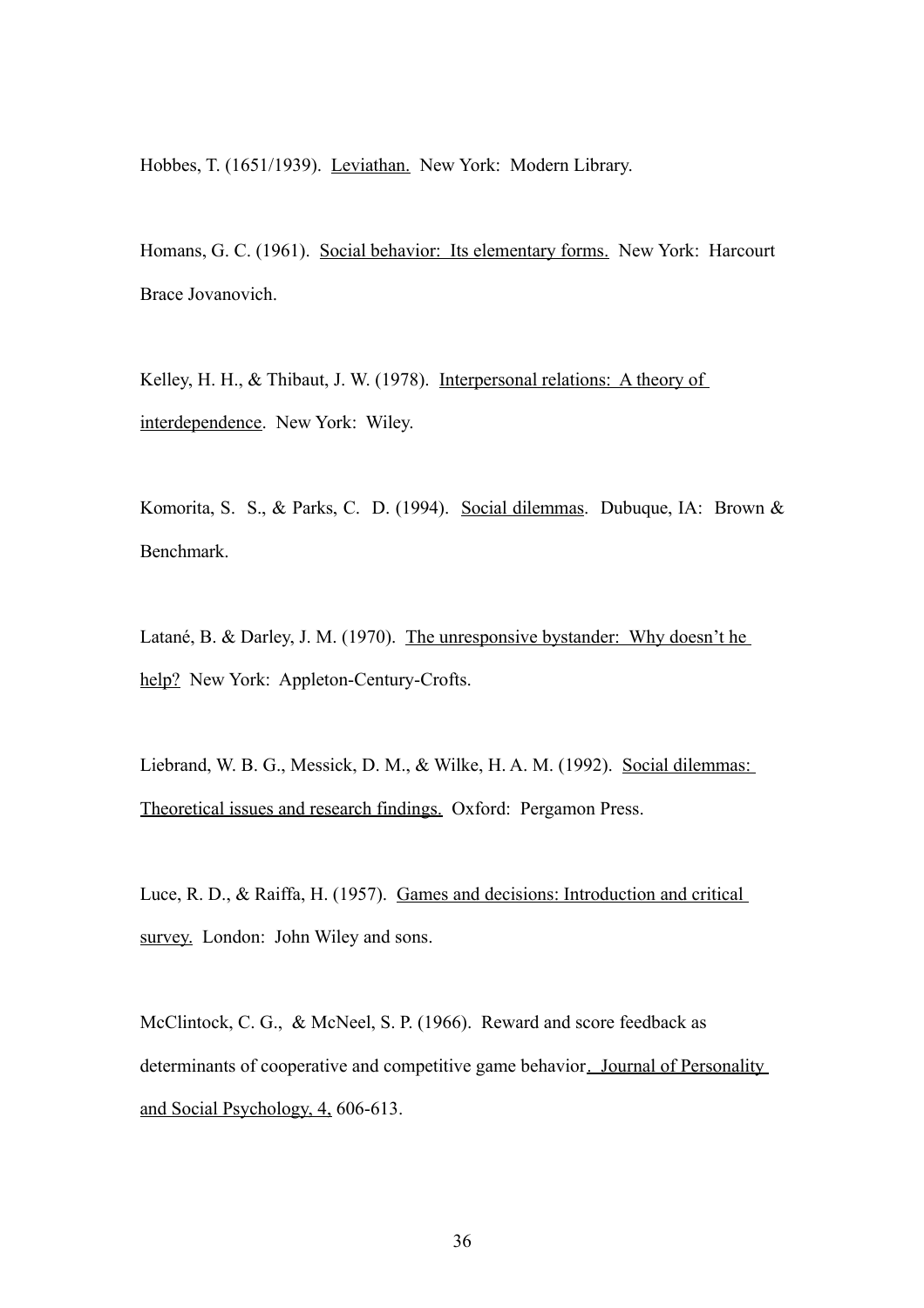Messick, D. M., & Brewer, M. B. (1983). Solving social dilemmas: A review. In L. Wheeler & P. Shaver (Eds.), Review of Personality and Social Psychology: Vol 4. (pp. 11-44). Beverly Hills, CA: Sage.

Messick, D. M., & McClintock, C. G. (1968). Motivational basis of choice in experimental games. Journal of Experimental Social Psychology, 4, 1-25.

Olson, M. (1965). The logic of collective action: Public goods and the theory of groups. Cambridge, MA: Harvard University Press.

Ostrom, E. (1990). Governing the commons: The evolution of institutions for collective action. New York: Cambridge University Press.

Platt, J. (1973). Social traps. American Psychologist, 28, 641-651. Rutte, C. G., & Wilke, H. A. M. (1985). Preference for decision structures in a social dilemma situation. European Journal of Social Psychology, 15, 367-370.

Omoto, A. M., & Snyder, M. (1995). Sustained helping without obligation: Motivation, longevity of service, and perceived attitude change among AIDS volunteers. Journal of Personality and Social Psychology, 68, 671-686.

Orbell, J. M., & Wilson, L. A. (1978). Institutional solutions to the N-person prisoner's dilemma. American Political Science Review, 72, 411-421.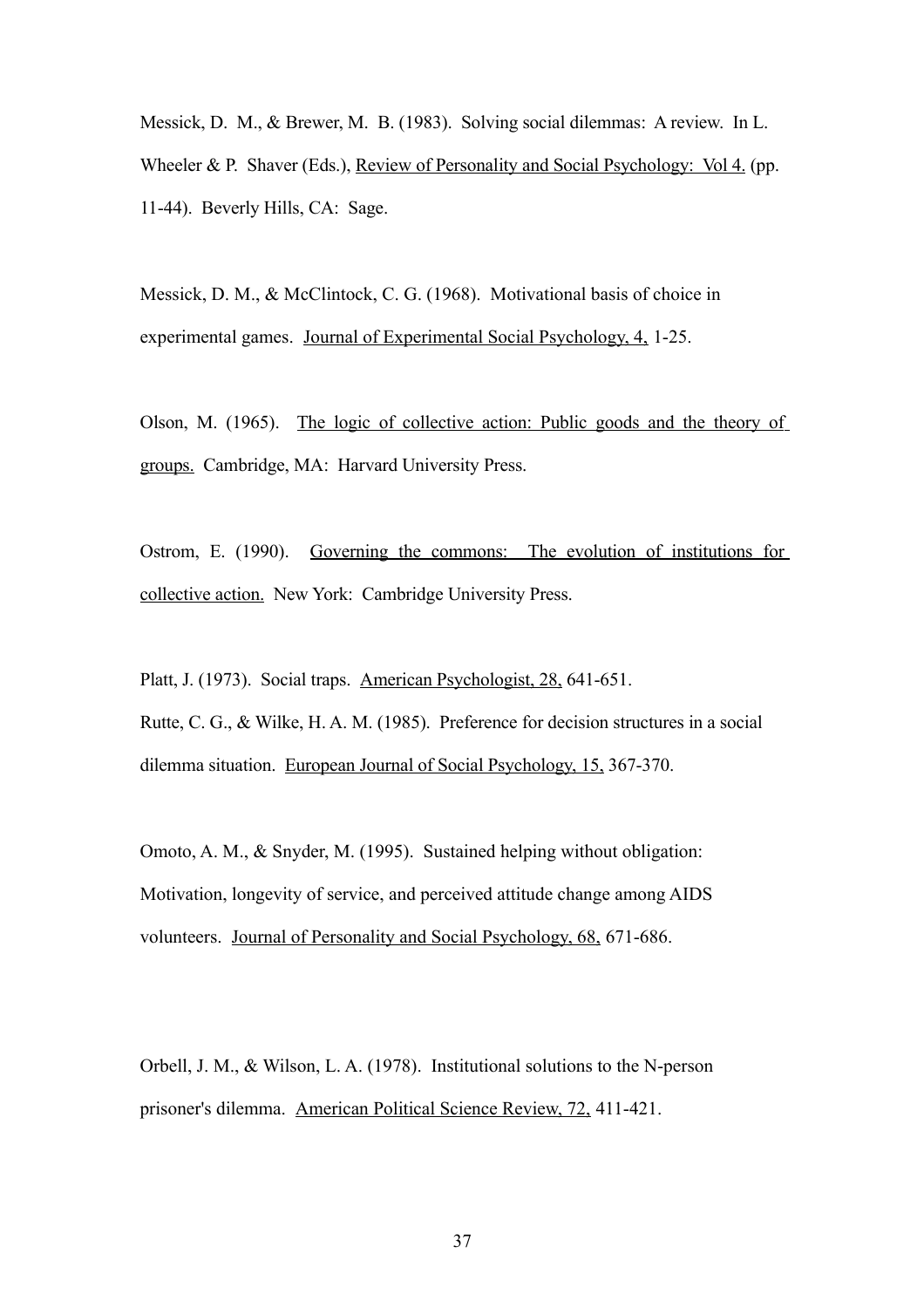Pearce, P. L., & Amato, P. R. (1980). A taxonomy of helping: A multidimensional scaling analysis. Social Psychology Quarterly, 43, 363-371.

Platt, J. (1973). Social traps. American Psychologist, 28, 641-651. Rutte, C. G., & Wilke, H. A. M. (1985). Preference for decision structures in a social dilemma situation. European Journal of Social Psychology, 15, 367-370.

Schroeder, D. (1995). Social dilemmas. New York: Praeger.

Schroeder, D. A., Penner, L. A., Dovidio, J. F., & Piliavin, J. A. (1995). The psychology of helping and altruism: Problems and puzzles. New York: McGraw-Hill.

Schulz, U., Albers, W., & Mueller, U. (1994). Social dilemmas and cooperation. Berlin: Springer-Verlag.

Snyder, M. (1993). Basic research and practical problems: The promise of a "functional" personality and social psychology. Personality and Social Psychology Bulletin, 19, 251-264.

Tajfel, H., & Turner, J. C. (1986). The social identity theory of intergroup behavior. In S. Worchel & W. Austin, (Eds.), Psychology of intergroup relations (pp. 7-24). Chicago: Nelson-Hall.